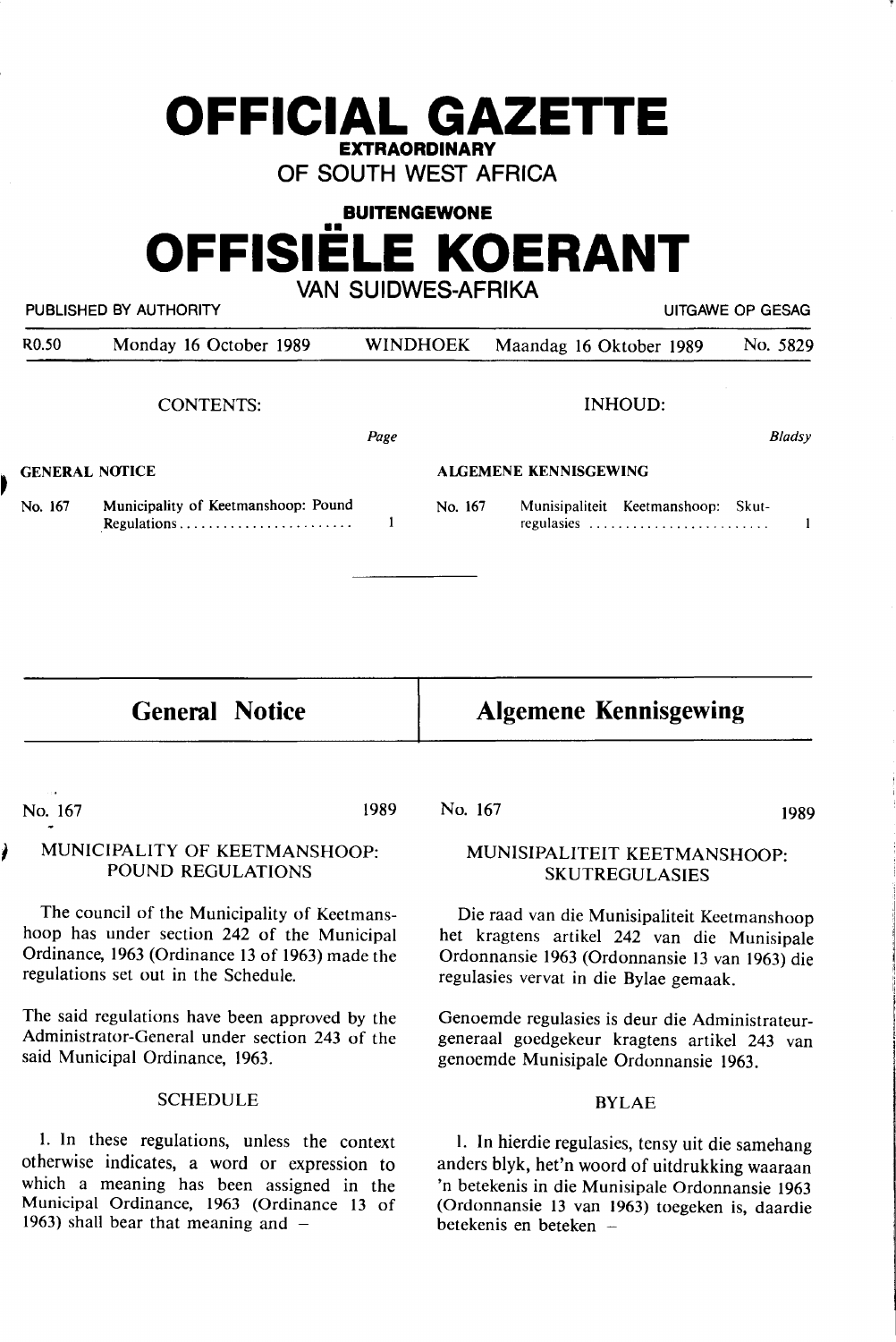- (i) "animal" shall mean any animal belonging to any one of the following types of animals, namely, horses, donkeys, mules, cattle, sheep, goats or pigs;
- (ii) "Council" shall mean the Council of the Municipality of Keetmanshoop;
- (iii) "municipal area" shall mean the municipal area of Keetmanshoop;
- (iv) "owner" shall also mean, in relation to an animal, any person in possession of or charged with the care, custody or control of that animal; and
- (v) "property" shall mean any erf or premises situated in the municipal area of Keetmanshoop.

2. The Council shall at such place or places within the municipal area which it deems suitable, provide and maintain a pound which is strong, secure and large enough to contain and safely keep the impounded animals and which has such kraals and enclosures as may be necessary for the isolation of any animal which must be kept in isolation in terms of these regualtions.

3. For each pound provided the Council shall appoint a poundmaster who shall be responsible for the management of such pound in accordance with and subject to the provisions of these regulations.

4. (I) Any member of the South West African Police or employee of the Council who finds any animal trespassing on any property or which is at large, shall take or cause such animal to be taken to the pound, and any owner or occupier of property who finds any animal trespassing on his property, may take or cause such animal to be taken to the pound.

(2) (a) The Council may, notwithstanding any provisions to the contrary in these regulations, at any time by resolution determine that no person shall be entitled to impound any animal which has trespassed on his property if such property is not adequately fenced: Provided that such resolution shall only come into effect after the Council has

- (i) "dier" enige dier wat behoort aan enigeen van die volgende diersoorte, te wete perde, donkies, muile, beeste, skape, bokke of varke;
- (ii) "eienaar" met betrekking tot 'n dier, ook iemand wat in besit is van of belas is met die sorg, bewaring of beheer van daardie dier;
- (iii) "eiendom" enige erf of perseel gelee binne die munisipale gebied van Keetmanshoop;
- (iv) "munisipale gebied" die munisipale gebied van Keetmanshoop; en
- (v) "Raad" die Raad van Keetmanshoop Munisipaliteit.

2. Die Raad moet binne die munisipale gebied op sodanige plek of plekke wat hy geskik ag, 'n skut verskaf en in stand hou wat sterk, veilig en groot genoeg is om die geskutte diere te bevat en veilig te hou, en wat sodanige krale en kampe het as wat nodig mag wees vir die afsondering van enige dier wat ingevolge hierdie regulasies in afsondering aangehou moet word.

3. Vir elke skut wat verskaf word stel die Raad 'n skutmeester aan wat verantwoordelik is vir die bestuur van sodanige skut ooreenkomstig en onderworpe aan die bepalings van hierdie regulasies.

4. (I) Enige lid van die Suidwes-Afrikaanse Polisie of werknemer van die Raad, wat enige dier aantref wat op enige eiendom oortree of op vrye voet is, moet daardie dier na die skut neem of laat neem en enige eienaar of bewoner van eiendom wat enige dier aantref wat op sy eiendom oortree, kan daardie dier na die skut neem of laat neem.

(2) (a) Ondanks andersluidende bepalings in hierdie regulasies, kan die Raad te eniger tyd by besluit bepaal dat niemand geregtig sal wees om enige dier te skut wat op sy eiendom oortree indien sodanige eiendom nie voldoende omhein is nie: Met dien verstande dat sodanige besluit eers in werking tree nadat die Raad dit by kennisgewing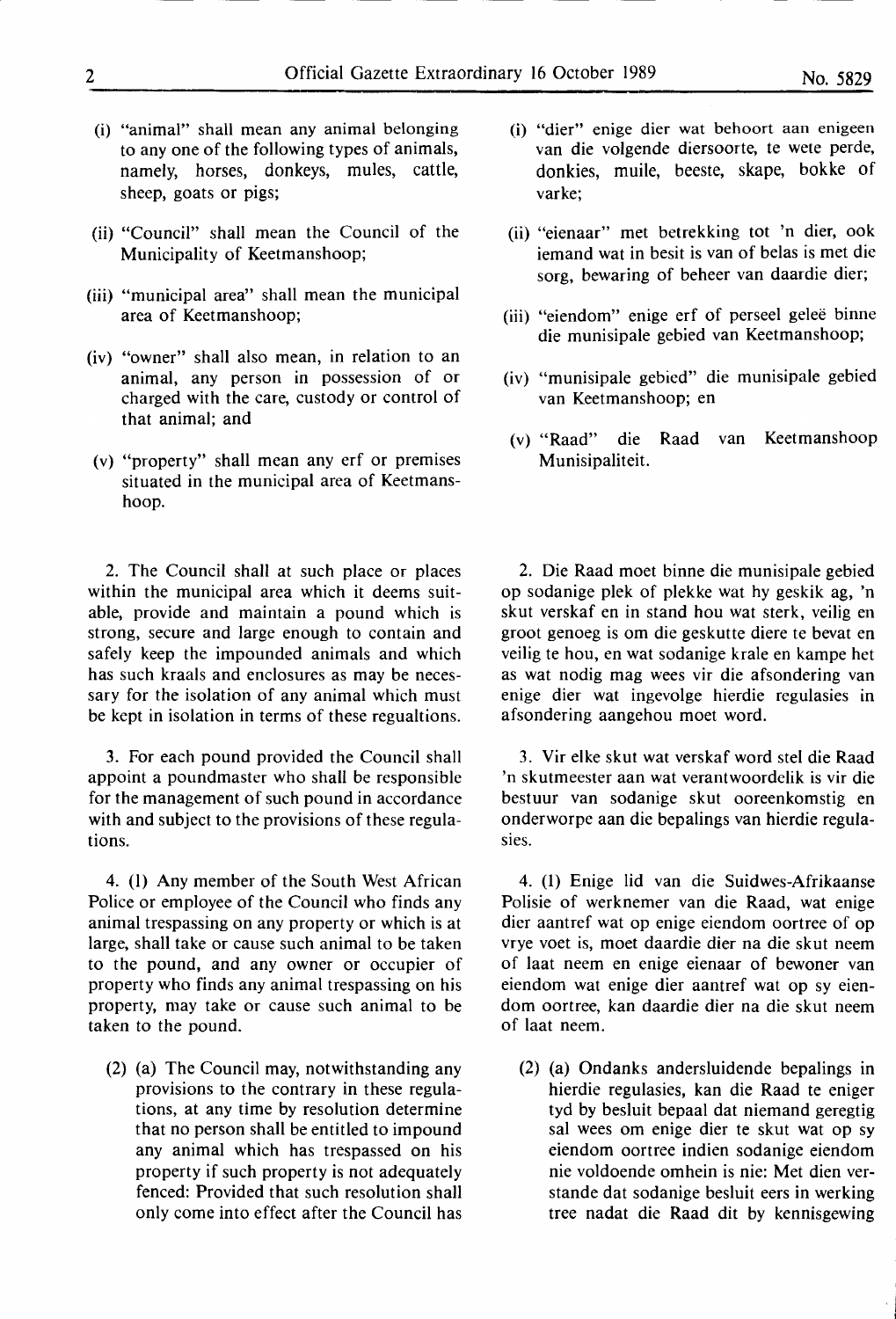published it once by notice in the *Official Gazette* and once a week for 4 consecutive weeks in a newspaper circulating in the municipal area, and the date on which the Council's resolution is to come into effect is also mentioned in such notice.

(b) Any property which is not enclosed with a fence of at least 1,25 metre high and, if enclosed with a wire fence which does not consist of at least *5* horizontal strands with gates that can be closed properly, shall not, **for** the purposes of paragraph **(a),** be deemed to be adequately fenced.

5. (1) Any person who has caught an animal with the intention to have it impounded shall deliver such animal to the pound within 24 hours after it **was** caught.

(2) No person shall intentionally detain any trespassing animal which has been caught on his or any other property, except for the purpose referred to in subregulation (I).

(3) Any person who contravenes the provisions of subregulation (2) or uses, abuses, ill-treats or overdrives any animal detained by him or allows any person to do so, shall be guilty of an offence.

6. Any person who by threat of violence or otherwise frees or attemps to free any animal from the person or persons who are in control thereof whilst it is being taken to the pound in accordance with these regulations or frees or attempts to free any animal after it has been impounded in accordance with these regulations by the poundmaster, shall be guilty of an offence.

7. Any person who causes any animal to be impounded contrary to the provisions of these regulations shall be guilty of an offence and shall, in addition to the penalties prescribed in regulation 40, be liable for all damages and shall compensate the owner of such animal for any loss and costs occasioned by such impoundage.

8. (1) The poundmaster shall, subject to such resolution as the Council may pass in terms of regulation 4(2)(a), and subject to subregulation

eenmaal in die *Offisiele Koerant* en eenmaal per week vir 4 agtereenvolgende weke in 'n nuusblad wat in die munisipale gebied in omloop is, afgekondig het en die datum van inwerkingtreding van die Raad se besluit ook in sodanige kennisgewing vermeld word.

(b) Vir die doeleindes van paragraaf (a) word enige eiendom wat nie met 'n omheining van minstens 1,25 meter hoog omhein en, indien dit met draad omhein is, uit minstens 5 horisontale drade bestaan en met hekke wat behoorlik kan toemaak voorsien is nie, geag nie voldoende omhein te wees nie.

5. (l) Iemand wat 'n dier gevang het met die doel om dit te skut, moet daardie dier binne 24 uur nadat dit gevang is by die skut aflewer.

(2) Buiten vir die doel in subregulasie (1) bedoel mag geen persoon enige oortredende dier wat op sy of enige ander eiendom gevang is, opsetlik aanhou nie.

(3) lemand wat die bepalings van subregulasie (2) oortree, of 'n dier wat deur hom aangehou word, gebruik, misbruik, mishandel of oordrywe, of iemand toelaat om dit te doen, is aan 'n misdryf skuldig.

6. lemand wat deur bedreiging met geweld of andersins 'n dier van die persoon of persone, wat beheer daaroor het terwyl dit ingevolge hierdie regulasies na die skut geneem word, of wat enige dier nadat dit ingevolge hierdie regulasies deur die skutmeester geskut is, bevry of poog om te bevry, is aan 'n misdryf skuldig.

7. lemand wat in stryd met hierdie regulasies 'n dier laat skut, is skuldig aan 'n misdryf en is bykomend **tot** die strawwe voorgeskryf in regulasie 40, aanspreeklik vir alle skade en moet aan die eienaar van die dier enige verlies en koste wat deur sodanige skutting veroorsaak word, vergoed.

8. (1) Behoudens sodanige besluit as wat die Raad ingevolge regulasie 4(2)(a) mag neem, en behoudens subregulasie (2), moet die skutmeester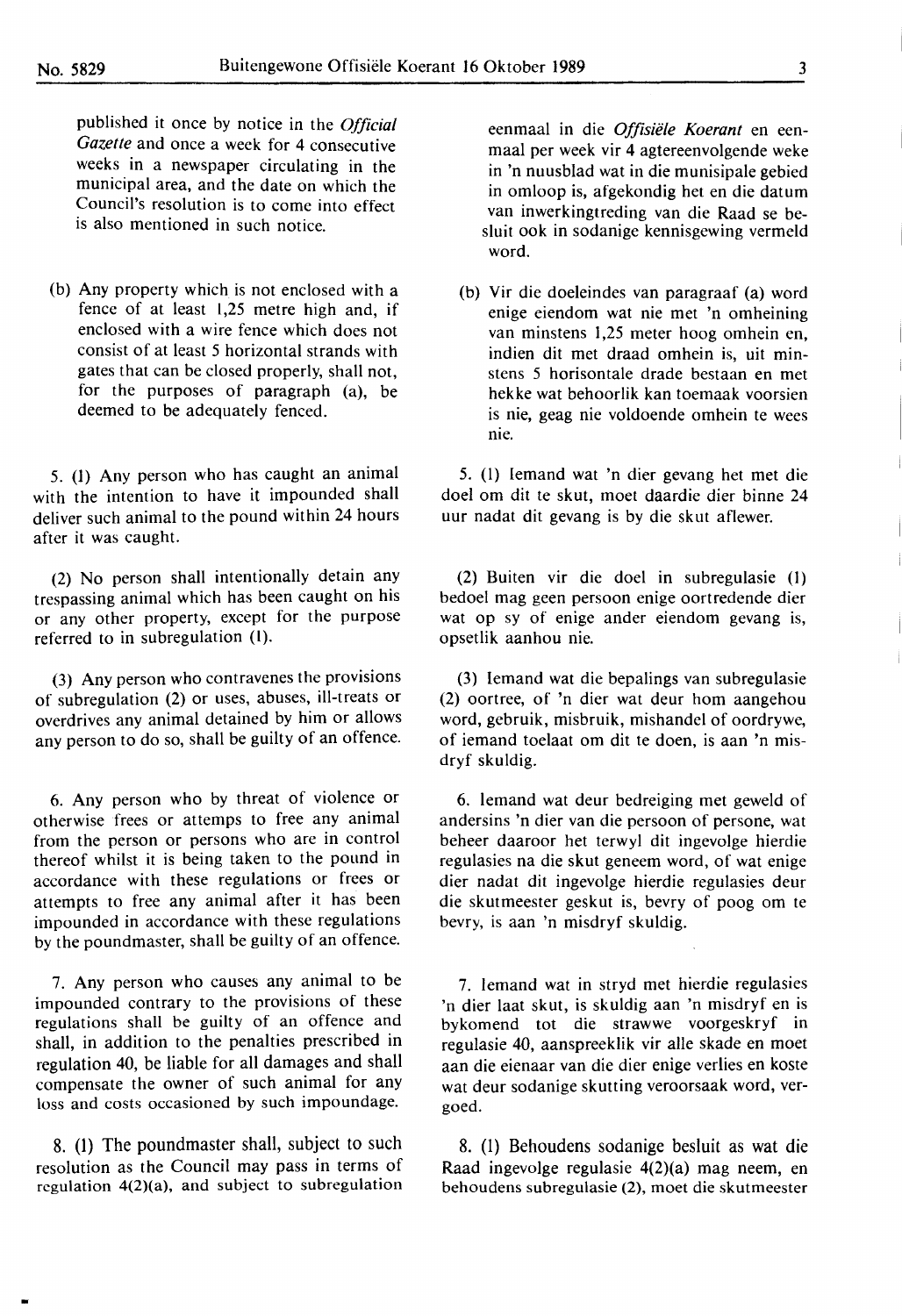(2), receive all animals delivered at the pound during the hours of business thereof and detain them until they are released or sold in accordance with these regulations.

- (2) (a) If the poundmaster is of the opinion that an animal, when it is impounded, is so diseased or injured or is in such poor physical condition that it is unlikely that such animal, if it were sold, would realise enough money to cover its pound fees as well as the expenses in respect of the sale thereof, he shall summon the officer in command of the local police station or two adult persons whom he considers to be reliable and of sound judgement, to examine that animal.
- (b) If such officer **or** persons certify that **the**  condition of **said** animal **is as** described **in**  paragraph (a) the poundmaster may if it is not released within 3 days after its impoundage, destroy that animal **in a**  humane as possible way.

9. The daily hours of business of each pound shall be from 07h00 till 15h30, Saturdays, Sundays and Public Holidays excluded.

10. (1) The poundmaster shall keep a pound book in which he shall record the following particulars in respect of every animal impounded  $-$ 

- (a) the type of animal and its estimated age;
- (b) the distinguishing colours and marks it bears;
- (c) the **name** and address of the person by whom it was impounded;
- (d) the address or description of the property on which the animal trespassed or was;
- (e) the name and address, if known, of the owner or suspected owner of the animal;

alle diere wat gedurende die besigheidsure daarvan by die skut gelewer word, in ontvangs neem en hulle in bewaring aanhou totdat hulle ooreenkomstig die bepalings van hierdie regulasies gelos of verkoop word.

- (2) (a) lndien die skutmeester van oordeel is dat 'n dier wanneer dit geskut word so siek of beseer is of in so 'n swak liggaamlike toestand verkeer dat dit onwaarskynlik is dat sodanige dier, indien dit verkoop sou word, voldoende sou oplewer om sy skutgelde en uitgawes ten opsigte van die verkoping daarvan te dek, moet by die beampte in bevel van die plaaslike polisiekantoor, of twee volwasse persone wat hy as betroubaar en van gesonde oordeel beskou, ontbied om daardie dier te ondersoek.
- (b) Indien sodanige beampte of persone sertifiseer dat die toestand van genoemde dier sodanig is soos in paragraaf (a) beskryf, kan die skutmeester daardie dier, indien dit nie binne 3 dae nadat dit geskut is, gelos word nie, van kant maak op so 'n wyse wat die minimum lyding tot gevolg sal he.

9. Die besigheidsure van elke skut is daagliks, Saterdae, Sondae en Openbare Vakansiedae uitgesluit, vanaf 07h00 tot 15h30.

10. (1) Die skutmeester moet 'n skutboek aanhou waarin hy ten opsigte van elke dier wat in die skut opgeneem word, die volgende besonderhede aanteken  $-$ 

- (a) die soort dier en sy geskatte ouderdom;
- (b) die onderskeidingskleure en -merke daarvan;
- ( c) die naam en adres van die persoon deur wie dit geskut is;
- (d) die adres of beskrywing van die eiendom waarop die dier oortree het of was;
- ( e) die naam en adres, indien bekend, van die eienaar of vermeende eienaar van die dier;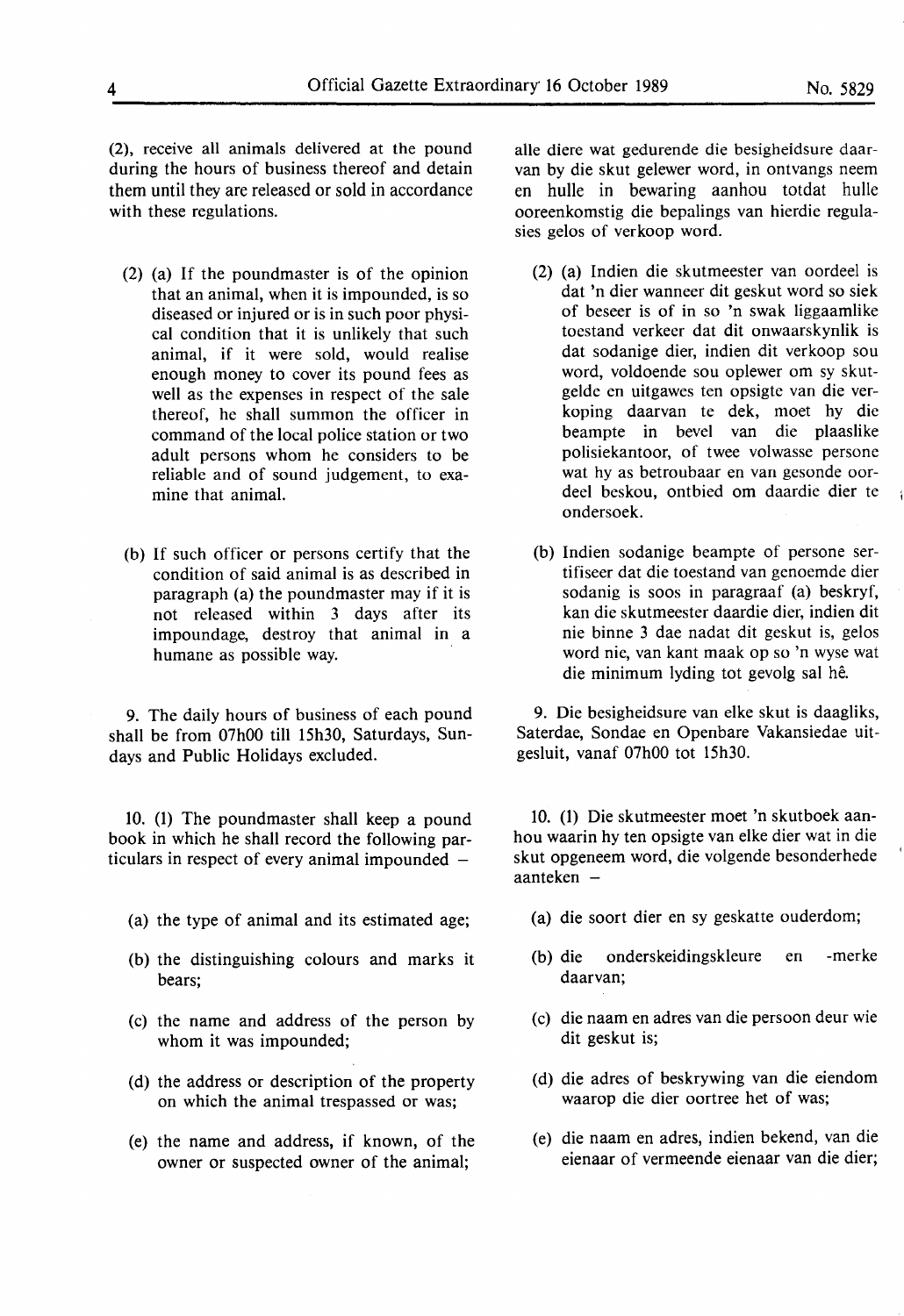- (f) if the animal was sold, the name and address of the purchaser and the sum realised by such sale;
- (g) the dates on which the animal was impounded and released or sold, respectively;
- (h) all fees and expenses accumulated in respect of the animal in terms of these regulations; and
- (i) all claims for damages filed with him and if paid, the date and amount of such payment.

(2) The poundmaster or, in his absence, the person in charge of the pound, shall issue to the person delivering an animal for impoundage, a certificate in the form contained in Schedule A.

- ll. (l) (a) The poundmaster shall pay to the person, who delivers or causes to deliver an animal to the pound, the driving fees prescribed in Schedule B: Provided that if such person is a member of the South West African Police or an employee of the Council the fees are payable to the Council.
- (b) No driving fees shall be payable for the return journey of the person or persons who have driven the animals to the pound.
- (c) No additional driving fees shall be payable where the animals have been driven to the pound by more than one person.
- (d) The poundmaster shall obtain a receipt from the person to whom he has paid driving fees.
- (2) (a) The driving fees that have been paid by the poundmaster in terms of subregulation (l), together with such other moneys as may be due under these regulations, shall be recoverable from the owner of the animal or animals concerned.
- (b) If animals belonging to different owners have been driven to the pound in one group, a pro rata portion of the driving fees shall be payable by each owner.
- (f) indien die dier verkoop is, die naam en adres van die koper daarvan en die bedrag wat met sodanige verkoping verkry is;
- (g) die datums waarop die dier, onderskeidelik, geskut en gelos of verkoop is;
- (h) alle gelde en uitgawes wat met betrekking tot die dier ingevolge hierdie regulasies opgeloop het of aangegaan is; en
- (i) alle eise om skadevergoeding wat by horn ingedien is en indien dit betaal is, die datum en bedrag van sodanige betaling.

(2) Die skutmeester of, in sy afwesigheid, die persoon in beheer van die skut, moet aan die persoon, wat 'n dier vir skut aflewer, 'n sertifikaat uitreik in die vorm in Bylae A vervat.

- II. (I) (a) Die skutmeester betaal aan die persoon wat 'n dier na die skut neem of laat neem die dryfgelde wat in Bylae B voorgeskryf is: Met dien verstande dat waar sodanige persoon 'n lid van die Suidwes-Afrikaanse Polisie of 'n werknemer van die Raad is, die gelde aan die Raad betaalbaar is.
- (b) Geen dryfgelde word betaal vir die terugreis van die persoon of persone wat die diere na die skut aangedryf het nie.
- (c) Geen addisionele dryfgelde is betaalbaar indien die diere deur meer as een persoon na die skut geneem is nie.
- (d) Die skutmeester moet 'n kwitansie kry van die persoon aan wie dryfgelde betaal is.
- (2) (a) Die dryfgelde, wat ingevolge subregulasie (l) deur die skutmeester uitbetaal is, tesame met sodanige ander bedrae wat kragtens hierdie regulasies verskuldig mag wees, is invorderbaar van die eienaar van die betrokke dier of diere..
- (b) Indien diere wat aan verskillende eienaars behoort, in een groep na die skut geneem is, moet elke eienaar 'n pro rata gedeelte van die dryfgelde betaal.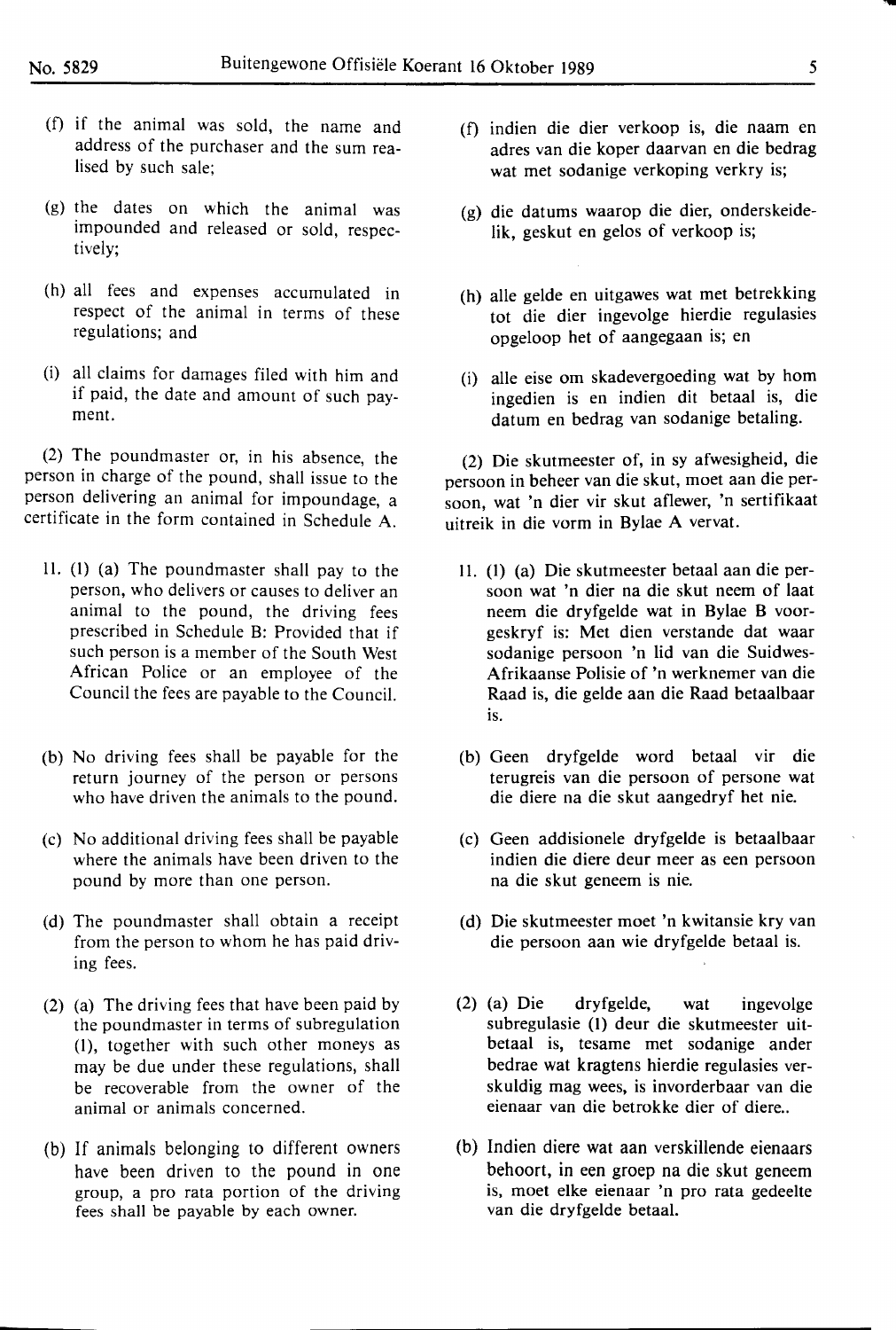- (3) (a) If at any time, while an animal is being driven to the pound, the owner of such animal or any person on his behalf, tenders to pay to the person driving that animal the amounts payable in respect of driving fees and damages, if any, such owner shall against payment of the amounts concerned be entitled to the immediate release of the animal.
- (b) Any person who refuses to release an animal under the circumstances referred to in paragraph (a) shall be guilty of an offence.

12. (I) If the name and address of the owner of an impounded animal is known to him, the poundmaster shall immediately by letter, delivered personally or sent by registered post, give notice to such owner of the fact that his animal has been impounded, and he shall also in such letter state the amount which, as at the date of the notice, is payable for the release of such animal, as well as the further fees that will thereafter be levied daily in respect of the animal.

(2) Whenever a stallion or bull is impounded, the poundmaster shall immediately, unless the name and address of the owner is known to him. cause an advertisement, setting forth the following information, to be published in a newspaper circulating in the municipal area  $-$ 

- (a) a short description of the animal;
- (b) the estimated value of the animal;
- (c) the date on which the animal was impounded;
- (d) the name and address of the person by whom it was impounded; and
- (e) that the animal will be sold if it is not redeemed by its owner within 30 days from the date of publication of the advertisement.

(3) The costs incurred in respect of the publication of an advertisement in terms of subregula-

- (3) (a) lndien die eienaar van 'n dier, of enige persoon namens hom, te enige tyd terwyl 'n dier na die skut aangedryf word aan die persoon wat die dier aandryf die bedrae ten opsigte van dryfgelde en skade indien enige, aanbied, is hy teen betaling van daardie bedrae geregtig op die onmiddellike loslating van die dier.
- (b) Enige persoon wat weier om 'n dier los te laat in die omstandighede genoem in paragraaf (a), is aan 'n misdryf skuldig.

12. (1) lndien die naam en adres van die eienaar van 'n geskutte dier aan horn bekend is, moet die skutmeester onmiddellik per brief, persoonlik oorhandig of per aangetekende pos gestuur, aan sodanige eienaar kennis gee van die feit dat sy dier geskut is en hy moet ook in sodanige brief die bedrag meld wat, soos op datum van die kennisgewing betaalbaar is vir die loslating van daardie dier asook wat die verdere gelde is wat daagliks daarna ten opsigte van die dier gehef sal word.

(2) Wanneer 'n hings of bul geskut word, moet die skutmeester, tensy die naam en adres van die eienaar daarvan aan horn bekend is, onmiddellik 'n advertensie in 'n nuusblad wat in die munisipale gebied in omloop is, laat publiseer, welke advertensie die volgende inligting moet verstrek

- (a) 'n kort beskrywing van die dier;
- (b) die geskatte waarde van die dier;
- (c) die datum waarop die dier geskut is;
- (d) die naam en adres van die persoon deur wie die dier geskut is; en
- (e) dat die dier verkoop sal word indien dit nie binne 30 dae vanaf die datum van publikasie van die advertensie deur die eienaar daarvan gelos word nie.

(3) Die koste aangegaan vir die publikasie van 'n advertensie ingevolge subregulasie (2) is van

 $\cdot$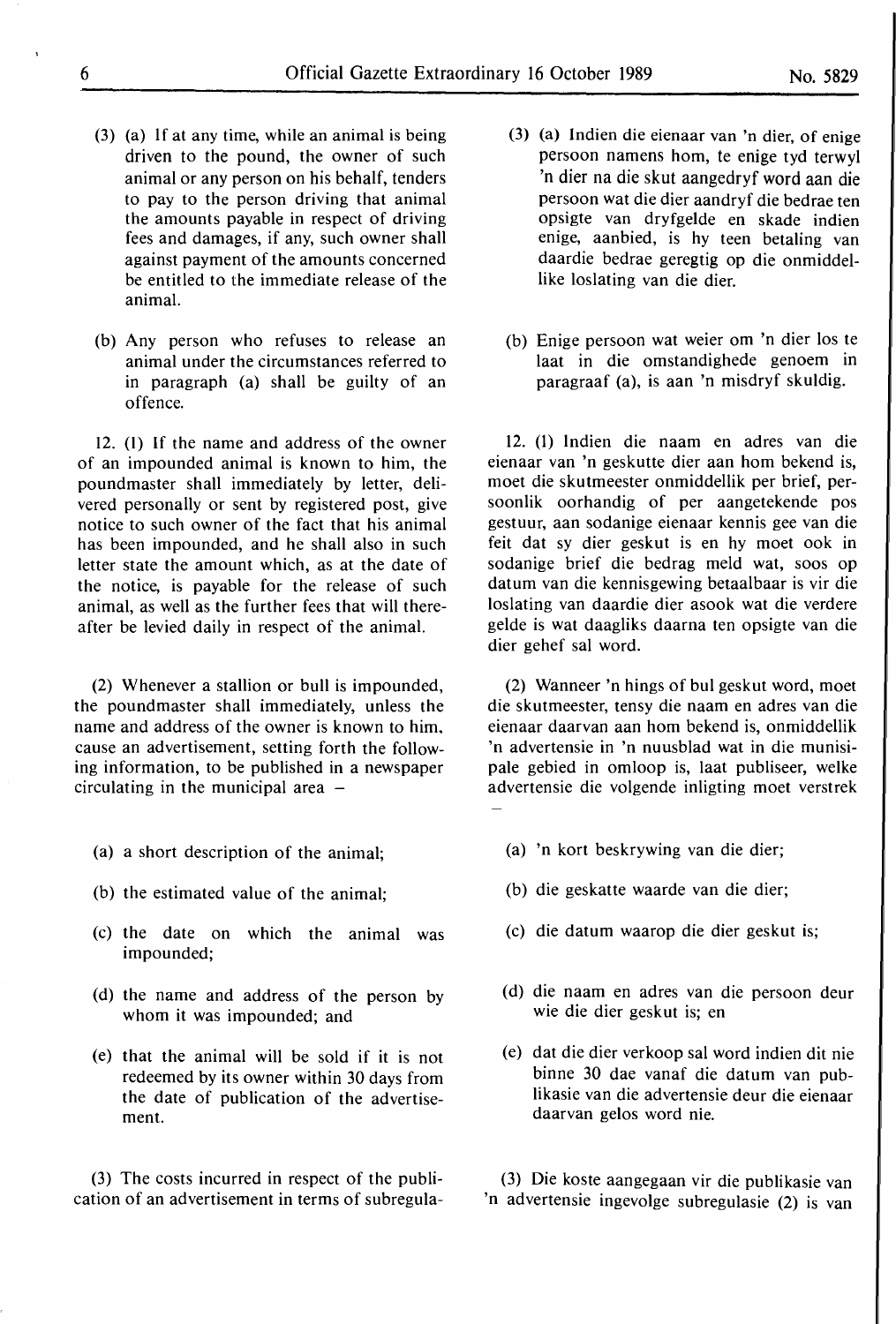tion (2) shall be recoverable from the owner of tha animal concerned or, if it is sold, from the proceeds thereof.

13. (1) The owner or occupier on whose property an animal has trespassed, shall be entitled to claim compensation in accordance with the provisions of these regulations for any damage to the property concerned caused by such animal.

(2) The Council shall be entitled to claim compensation in accordance with the provisions of these regulations for any damage to the property of the Council by an animal while detained in the pound.

(3) The owner of any animal which has caused the damage referred to in subregulation (1) or (2), shall, subject to the provisions of these regulations, be liable to compensate the owner or occupier of the property concerned, or the Council, as the case may be, for such damages: Provided that if the owner of the animal concerned is unknown, or cannot be traced, such damages shall be paid from the nett proceeds in accordance with regulation 28(1)(b) if the animal is sold.

14. (1) The owner or occupier of property who wishes to claim damages as contemplated in regulation 13(1) shall, when delivering the animal or animals to the pound, hand to the poundmaster a notice wherein he declares his intention to lodge a claim.

(2) The poundmaster shall under no circumstances, after the receipt of a notice in terms of subregulation (1), release the animal or animals to which such notice relates, before the expiry of a period of 24 hours after the animal or animals were impounded: Provided that if the written memorandum referred to in subregulation (1) of regulation 15 has been delivered to him in terms of subregulation (3) of that regulation, he shall not thereafter release the animal or animals concerned, except in accordance with the provisions of regulation 19 or 20.

15. (1) The owner or occupier of property who wishes to claim damages as contemplated in regulation 13(1), or his representative, shall, in codie eienaar van die betrokke dier verhaalbaar of, indien dit verkoop word, uit die opbrengs daarvan.

13. (1) Die eienaar of bewoner van die eiendom waarop 'n dier oortree het, is geregtig om ooreenkomstig die bepalings van hierdie regulasies vergoeding te eis vir enige skade wat deur sodanige dier aan die betrokke eiendom veroorsaak is.

(2) Die Raad is geregtig om ooreenkomstig die bepalings van hierdie regulasies vergoeding te eis vir enige skade wat deur 'n dier tydens sy aanhouding in die skut aan die eiendom van die Raad veroorsaak is.

(3) Behoudens die bepalings van hierdie regulasies, is die eienaar van enige dier wat skade in subregulasie (1) of (2) bedoel, veroorsaak het, aanspreeklik om die eienaar of bewoner van die betrokke eiendom, of die Raad, na gelang van die geval, vir sodanige skade te vergoed: Met dien verstande dat indien die eienaar van daardie dier onbekend is, of nie opgespoor kan word nie, sodanige skade uit die obrengs ooreenkomstig regulasie 28(1)(b) betaal moet word indien die dier verkoop word.

14. (1) Die eienaar of bewoner van eiendom wat skadevergoeding soos in regulasie 13(1) bedoel, wil eis, moet, wanneer hy die dier of diere by die skut aflewer, aan die skutmeester 'n kennisgewing oorhandig waarin hy verklaar dat hy van voorneme is om 'n eis in te stel.

(2) Na die ontvangs van 'n kennisgewing ingevolge subregulasie (1) mag die skutmeester onder geen omstandighede die dier of diere waarop daardie kennisgewing betrekking het voor die verstryking van 'n tydperk van 24 uur vanaf die tyd waarop die dier of diere geskut is, loslaat nie: Met dien verstande dat indien die skriftelike memorandum in subregulasie (1) van regulasie 15 bedoel, ooreenkomstig die bepalings van subregulasie (3) van daardie regulasie by horn ingedien word, hy nie die betrokke dier of diere daarna mag loslaat behalwe ooreenkomstig die bepalings van regulasie 19 of 20 nie.

15. (1) Die eienaar of bewoner van eiendom wat skadevergoeding soos in regulasie 13(1) bedoel, wil eis, of sy verteenwoordiger, moet in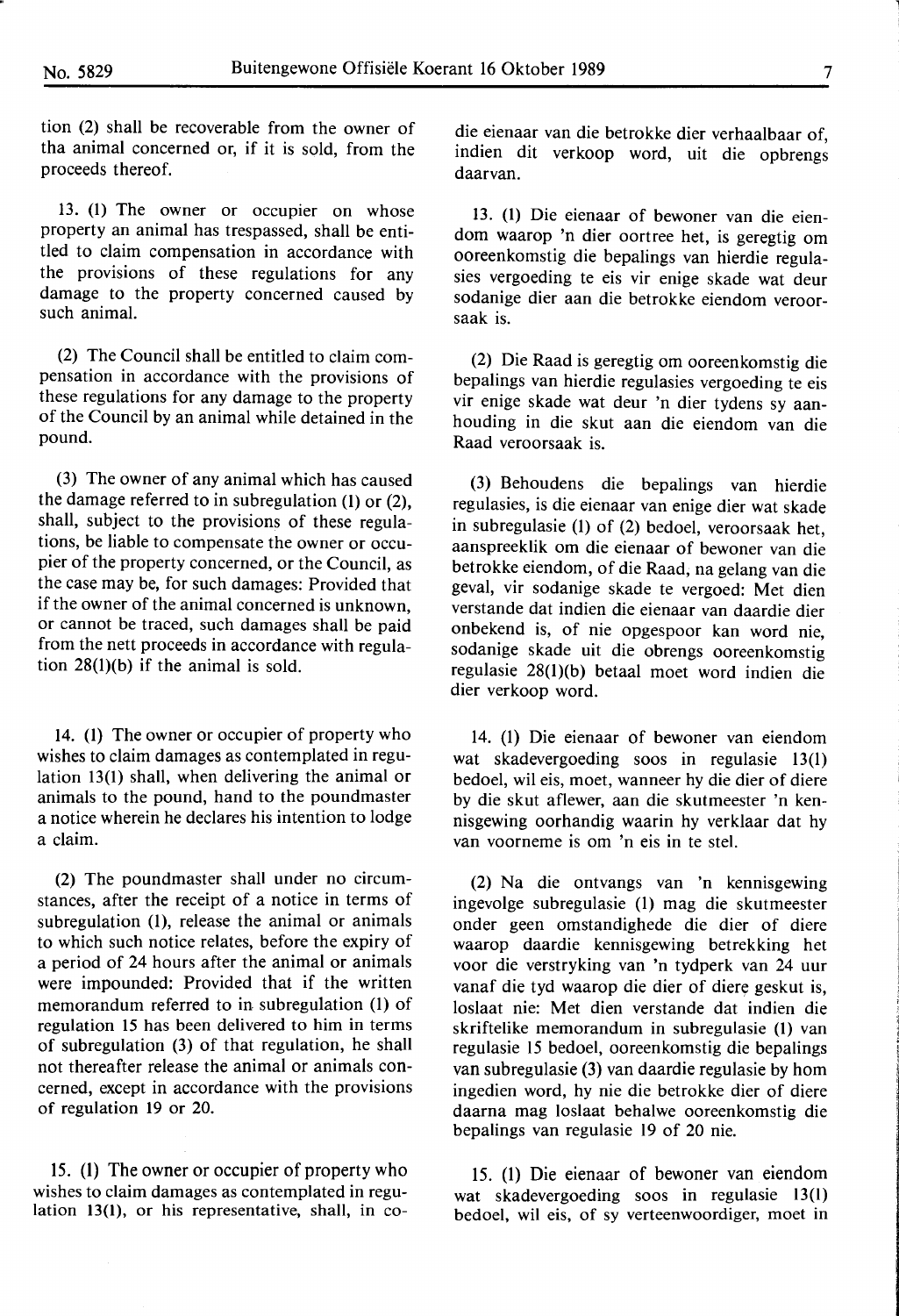operation with two persons with no interest in the matter, inspect the property concerned and prepare a written memorandum wherein  $-$ 

- (a) the nature and extent of the damage which has allegedly been caused by the animal or animals; and
- (b) the amount assessed by them as compensation for the damage,

shall be fully set out.

- (2) (a) If the owner of the animal is known to him, the owner or occupier of the property shall give prior notice of the time and place of such inspection to such owner and afford him the opportunity to be present.
- (b) If at such inspection the owner of the animal admits liability for the damage, while he  $-$ 
	- (i) accepts the amount assessed in terms of subregulation (1) as correct; or
	- (ii) reaches an agreement with the owner or occupier of the property with regard to the amount thereof and pays it; or
	- (iii) arranges for the payment thereof with the owner or occupier of the property, those facts, with full particulars, shall also be recorded in the written memorandum, and signed by both parties.
- (c) If the damages is paid directly to the owner or occupier of the property in terms of paragraph (b), he shall issue a receipt in respect of such payment to the owner of the animal.

(3) The owner or occupier of the property shall, within 24 hours after the animal concerned was impounded, deliver the written memorandum prepared in accordance with subregulation (1) to the poundmanster: Provided that if such written memorandum is delivered to the poundsamewerking met twee nie-belanghebbende persone 'n ondersoek van die betrokke eiendom hou en 'n skriftelike memorandum opstel waarin  $-$ 

- (a) Die aard en omvang van die skade wat na bewering deur die dier of diere veroorsaak is; en
- (b) die bedrag deur hulle beraam as billike vergoeding vir daardie skade,

ten volle uiteengesit word.

- (2) (a) lndien die eienaar van die dier aan horn bekend is, moet die eienaar of bewoner van die betrokke eiendom, aan bedoelde eienaar vooraf kennis gee van die tyd en plek van sodanige ondersoek en aan horn die geleentheid bied om teenwoordig te wees.
- (b) lndien by sodanige ondersoek die eienaar van die dier aanspreeklikheid vir die skade aanvaar, terwyl hy  $-$ 
	- (i) die bedrag beraam ooreenkomstig subregulasie (1) as korrek aanvaar; of
	- (ii) met die eienaar of bewoner van die eiendom ooreenkom op die bedrag daarvan, en die bedrag aan die eienaar of bewoner betaal; of
	- (iii) reel vir die betaling daarvan met die eienaar of bewoner van die eiendom, moet daardie feite met voile besonderhede daarvan, ook in die skriftelike memorandum aangeteken en deur beide partye onderteken word.
- (c) Indien die bedrag van die skadevergoeding ooreenkomstig paragraaf (b) direk aan die bewoner of eienaar van die eiendom betaal word, reik hy 'n kwitansie ten opsigte daarvan aan die eienaar van die dier uit.

(3) Die eienaar of bewoner van die eiendom moet die skriftelike memorandum wat ooreenkomstig subregulasie (1) opgestel is, binne 24 uur nadat die betrokke dier geskut is, by die skutmeester inhandig: Met dien verstande dat indien sodanige skriftelike memorandum na ver-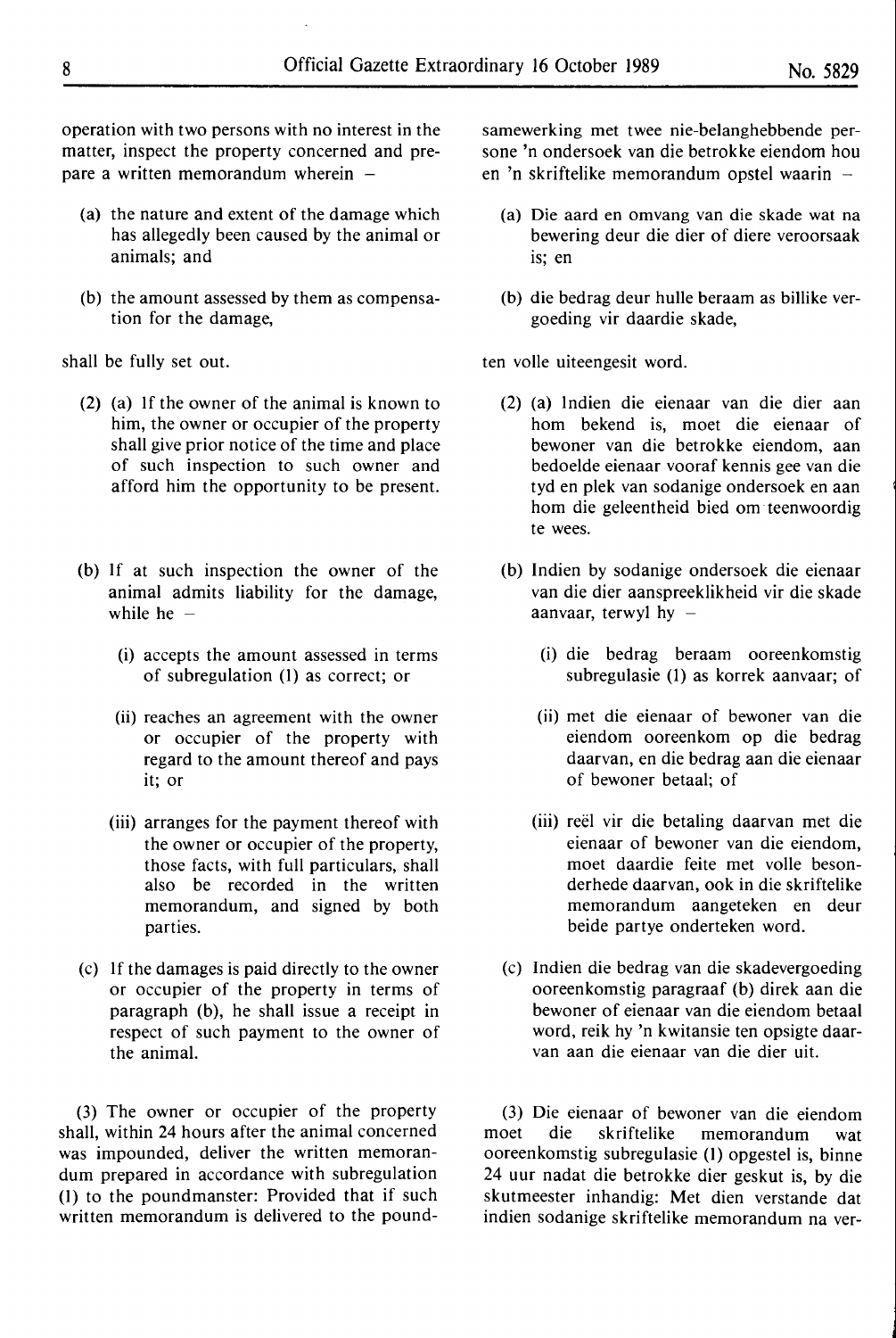master after expiry of the aforesaid period of 24 hours and the animal has not yet been released, the poundmaster shall be obliged to accept it.

(4) If the owner of the animal has not attended the inspection referred to in subregulation (1) and if his name and address is known to him, the poundmaster shall immediately upon receipt of the written memorandum, by letter, delivered to him personally or sent by registered post, give notice to the owner of the animal of the findings of the persons who held the inspection and give full particulars of the damages as determined by them.

16. The Council shall, if it wishes to claim damages as contemplated in regulation 13(2), first cause an inspection of the damaged property to be held by the poundmaster or any other authorised employee of the Council and two persons with no interest in the matter and the provisions of regulation 15 is applicable *mutatis mutandis.* 

17. (1) The owner or occupier of the property, or the Council, as the case may be, shall pay each of the persons assisting with the inspection and preparation of the written memorandum in terms of regulation 15 or 16, except the poundmaster or an employee of the Council, a fee of not less than Rl0,00 for their services.

(2) The amount paid in terms of subregulation (I) may be recovered as part of the damages in terms of these regulations.

18. Where a claim for damages by the owner or occupier of property is disputed by the owner of the animal in that such owner denies liability for any damages or admits liability but disputes the amount claimed, the poundmaster shall immediately by letter, delivered personally or sent by registered post, give notice to the owner or occupier of the property concerned of the fact that the owner of the animal is denying liability or is disputing the amount claimed, as the case may be.

stryking van die voormelde tydperk van 24 uur by die skutmeester ingehandig word en die betrokke dier nog nie losgelaat is nie, die skutmeester verplig is om dit te aanvaar.

(4) Indien die eienaar van die dier nie die ondersoek in subregulasie (I) bedoel, bygewoon het nie en indien sy adres aan hom bekend is, moet die skutmeester onmiddellik na die ontvangs van die skriftelike memorandum, per brief, aan hom persoonlik oorhandig of per aangetekende pos gestuur, aan die eienaar van die dier kennis gee van die bevindinge van die persone wat sodanige ondersoek gehou het en voile besonderhede van die skadevergoeding wat deur hulle vasgestel is, verstrek.

16. Waar die Raad skadevergoeding wil eis soos in regulasie 13(2) bedoel, moet die Raad eers 'n ondersoek van die beskadigde eiendom laat hou deur die skutmeester of enige ander gemagtigde werknemer van die Raad en twee niebelanghebbende persone en die bepalings van regulasie 15 is *mutatis mutandis* van toepassing.

17. (l) Die eienaar of bewoner van die eiendom, of die Raad, na gelang van die geval, moet aan die persone wat behulpsaam is met die ondersoek en opstel van die skriftelike memorandum ingevolge regulasie 15 of 16, behalwe die skutmeester of 'n werknemer van die **Raad,** elk 'n fooi van minstens Rl0,00 betaal vir hul dienste.

(2) Die bedrag wat kragtens subregulasie (I) betaal is, kan as deel van die skadevergoeding ingevolge hierdie regulasies verhaal word.

18. Waar 'n eis om skadevergoeding deur 'n eienaar of bewoner van eiendom deur die eienaar van die dier betwis word, deurdat sodanige eienaar aanspreeklikheid vir enige skade ontken, of aanspreeklikheid erken, maar die bedrag betwis wat as skadevergoeding geëis word, gee die skutmeester onmiddellik per brief, persoonlik oorhandig of per aangetekende pos gestuur, aan die eienaar of bewoner van die eiendom kennis van die feit dat die eienaar van die dier aanspreeklikheid ontken of die bedrag van die eis betwis, na gelang van die geval.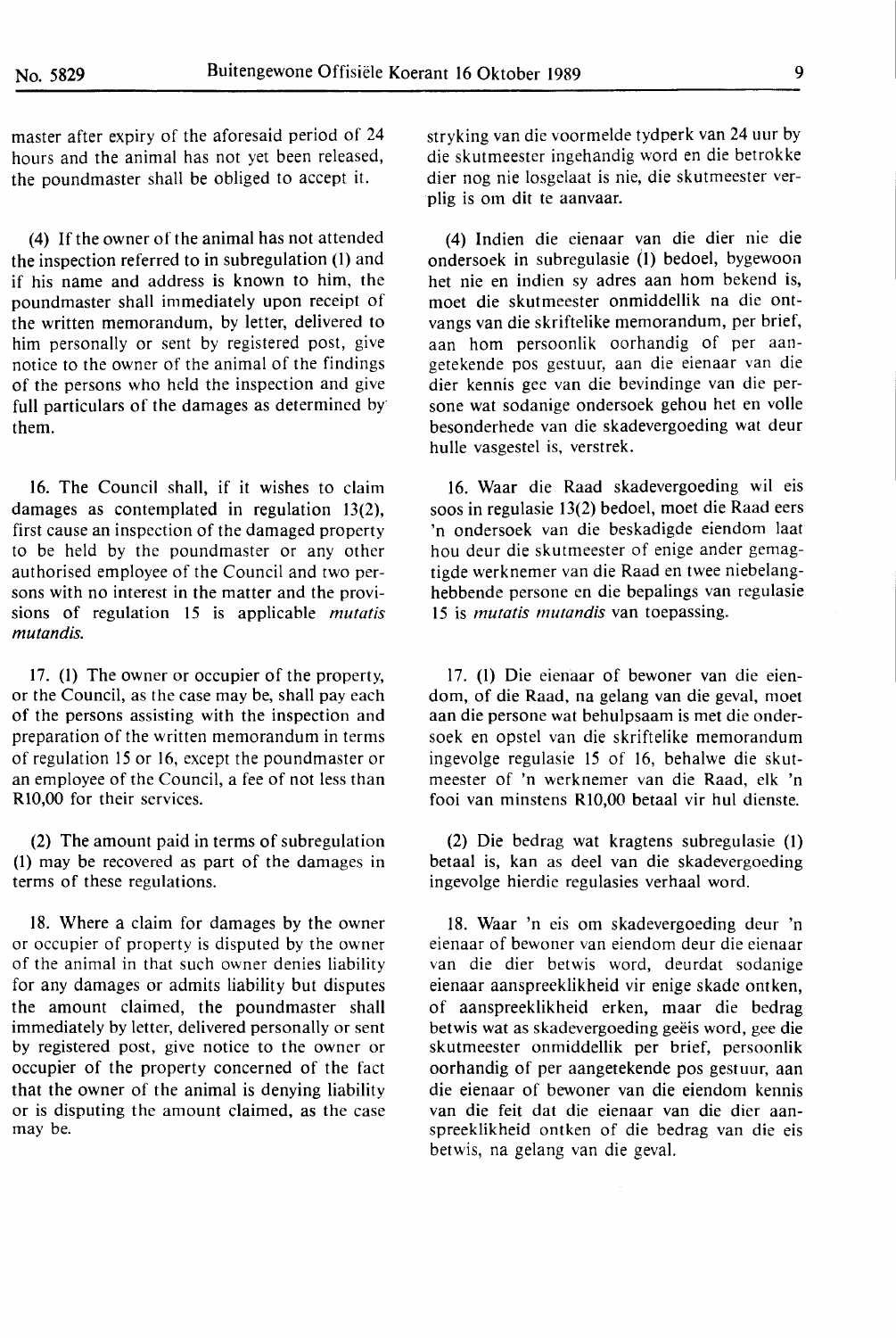19. The poundmaster shall not, subject to the provisions of any act and regulation 20, release any animal unless  $-$ 

- (a) all fees due in terms of Schedule Band all other expenses which, in terms of these regulations, accrued in respect of such animal; and
- (b) the amount in respect of damages, if any,

have been paid, or it is proved to the satisfaction of the poundmaster that the amount in respect of damages has been paid directly to the owner or occupier of the property, or that an acceptable arrangement for the payments thereof has been made.

20. If a claim for damages, whether instituted by the owner or occupier of property, or the Council, is disputed by the owner of the animal concerned, the poundmastcr shall, notwithstanding the provisions of regulation 19, but on condition the fees and expenses referred to in paragraph (a) of that regulation have been paid in full, release that animal if, pending settlement of such dispute, the owner thereof gives security to the satisfaction of the poundmaster for the payment of the amount claimed: Provided that if the poundmaster is of the opinion that the value of the animal to which such claim relates is less than the amount of the claim, he may fix the amount of surety which is in his opinion equal to the value of the animal concerned.

21. The poundmaster may, before he releases any animal, require that the person claiming such release prove by affidavit or otherwise to the satisfaction of the poundmaster, that he is the owner of the animal or has been authorised by the owner to claim its release.

22. All stallions and bulls that are not released within 30 days from the date of publication of the advertisement in terms of regulation 12(2), and all other animals not released within 7 days from the date of impoundage, shall be sold in accordance with the provisions of regulation 23 or 24 as the case may be.

19. Behoudens die bepalings van enige wet en regulasie 20, laat die skutmeester geen geskutte dier los nie, tensy  $-$ 

- (a) alle gelde wat ooreenkomstig Bylae B verskuldig is en alle ander uitgawes wat kragtens hierdie regulasies ten opsigte van die dier opgeloop het; en
- (b) die bedrag ten opsigte van skadevergoeding, indien enige,

ten voile aan die skutmeester betaal is, of dit tot bevrediging van die skutmeester bewys word dat die bedrag ten opsigte van skadevergoeding direk aan die eienaar of bewoner van die eiendom betaal is, of dat 'n aanvaarbare reeling vir die betaling daarvan aangegaan is.

20. lndien 'n eis om skadevergoeding, hetsy ingestel deur die eienaar of bewoner van 'n eiendom, of deur die Raad, deur die eienaar van die betrokke dier betwis word, moet die skutmeester, nieteenstaande die bepalings van regulasie 19, maar mits die gelde en uitgawes genoem in paragraaf (a) van daardie regulasie ten voile betaal is, daardie dier loslaat indien die eienaar daarvan in afwagting van beslegting van daardie geskil tot bevrediging van die skutmeester sekerheid stel vir die betaling van die bedrag wat as skadevergoeding geëis word: Met dien verstande dat indien na oordeel van die skutmeester die waarde van die dier waarop sodanige eis betrekking het, minder is as die bedrag wat as skadevergoeding geeis word, hy die bedrag van die sekerheid kan vasstel op 'n bedrag wat volgens sy uitsluitlike oordeel gelykstaande is aan die waarde van die betrokke dier.

21. Die skutmeester kan, voordat hy enige dier loslaat, vereis dat die persoon wat daardie dier opeis, deur middel van 'n beedigde verklaring, of op enige ander wyse wat die skutmeester voldoende ag, bewys lewer dat hy die eienaar van die dier is of deur die eienaar daarvan gemagtig is om die vrylating van die dier op te eis.

22. Aile hingste en bulle wat nie binne 30 dae vanaf die datum van publikasie van die advertensie ingevolge regulasie 12(2), en alle ander diere wat nie binne 7 dae vanaf die datum waarop hulle geskut is, gelos word nie, moet verkoop word ooreenkomstig die voorskrifte van regulasie 23 of 24, na gelang van die geval.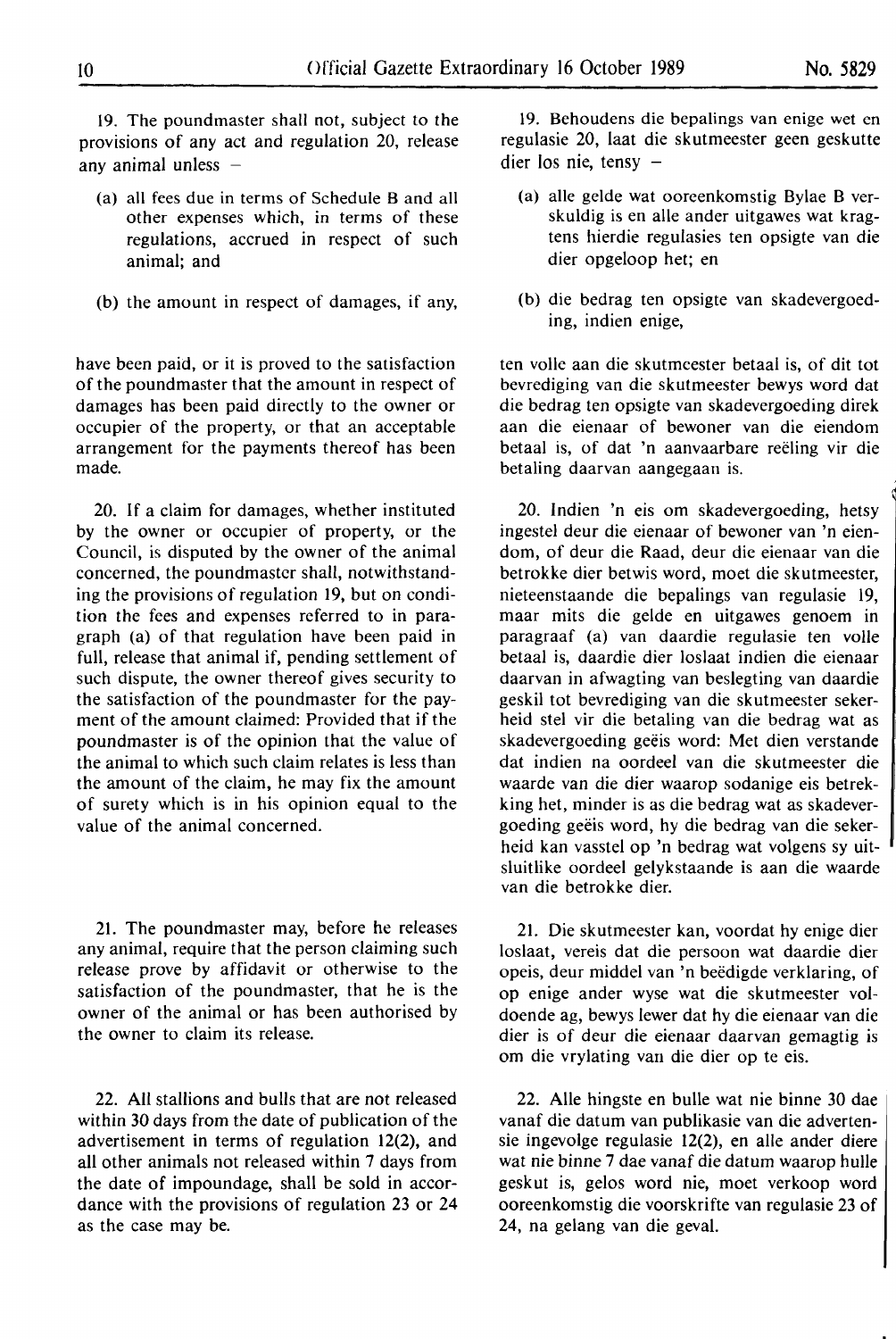23. (I) In the case of horses and cattle the poundmaster shall, after expiry of the relevant period referred to in regulation 22, by notice published once in the *Official Gazette* and once per week for 2 consecutive weeks in newspapers circulating in the municipal area, advertise that the animal concerned is to be sold by public auction.

(2) The notice referred to in subregulation (1), shall set forth the following information  $-$ 

- (a) the place where, and the date and time when, the sale will be held;
- (b) a description of the animal to be sold; and
- (c) the date on which the animal was impounded and the name and address of the person by whom it was impounded.

(3) The poundmaster shall, not later than the date on which the notice referred to in subregulation (I) is published for the first time, whether in the *Official Gazette* or a newspaper, cause a copy of such notice to be affixed in a conspicuous place at the pound and the offices of the Council.

(4) The date of the sale shall not be less than 21 days after the date upon which the animal was impounded and not less than 7 days after the publication of the notice in the *Official Gazette*  and the second publication in the newspaper in terms of subregulation **(I).** 

24. (I) All donkeys, mules, sheep, goats and pigs may, after the expiry of the period of 7 days referred to in regulation 22, and provided the provisions of subregulation (2) have been complied with, be sold at the first morning market or by public auction held at a public place which is centrally situated in the municipal area.

(2) The poundmaster shall advertise such sale by affixing, not later than 4 days before the date of the sale a notice of sale containing all such **information as required by regulation 23(2), on**  the notice board at the offices of the Council and at or as near as possible to the place where the **sale is actually taking place.** 

23. (I) In die geval van perde en beeste moet die skutmeester na verstryking van die toepaslike tydperk in regulasie 22 bedoel, by kennisgewing gepuliseer eenmaal in die *Offisiele Koerant* en eenmaal per week vir 2 agtereenvolgende weke in 'n nuusblad wat in die munisipale gebied in omloop is, adverteer dat die betrokke dier per openbare veiling verkoop gaan word.

(2) Die kennisgewing in subregulasie (1) bedoel, moet die volgende inligting verstrek

- (a) die plek waar, en die datum en tyd wanneer, die verkoping gehou sal word;
- (b) 'n beskrywing van die dier wat verkoop sal word; en
- (c) die datum waarop die dier geskut is en die naam en adres van die persoon deur wie dit geskut is.

(3) Die skutmeester moet, nie later nie as die datum waarop die kennisgewing in subregulasie (1) bedoel, vir die eerste maal gepubliseer word, hetsy in die *Offisiele Koerant* of in 'n nuusblad, 'n afskrif van daardie kennisgewing op 'n ooglopende plek by die skut en by die kantoor van die Raad aanbring.

(4) Die dag wat vir die openbare veiling bepaal word, mag nie minder as 21 dae na die datum waarop die dier geskut is en nie minder as 7 dae na die publikasie van die kennisgewing in die *Offisiele Koerant* en die tweede publikasie in die nuusblad ooreenkomstig subregulasie (I) wees nie.

24. (I) Alie donkies, muile, skape, bokke en varke kan na verstryking van die tydperk van 7 dae in regulasie 22 bedoel en mits die bepalings van subregulasie (2) nagekom is, op die eersvolgende oggendmark of per openbare veiling gehou op 'n openbare plek wat sentraal binne die munisipale gebied gelee is, verkoop word.

(2) Die skutmeester moet die verkoping in subregulasie (I) bedoel, adverteer deur minstens 4 dae voor die datum van die verkoping 'n kennisgewing van verkoping, bevattende al sodanige inligting soos vereis deur regulasie 23(2), aan te bring op die kennisgewingbord by die munisipale kantoor en by die plek, of so na moontlik daaraan, waar die verkoping gaan plaasvind.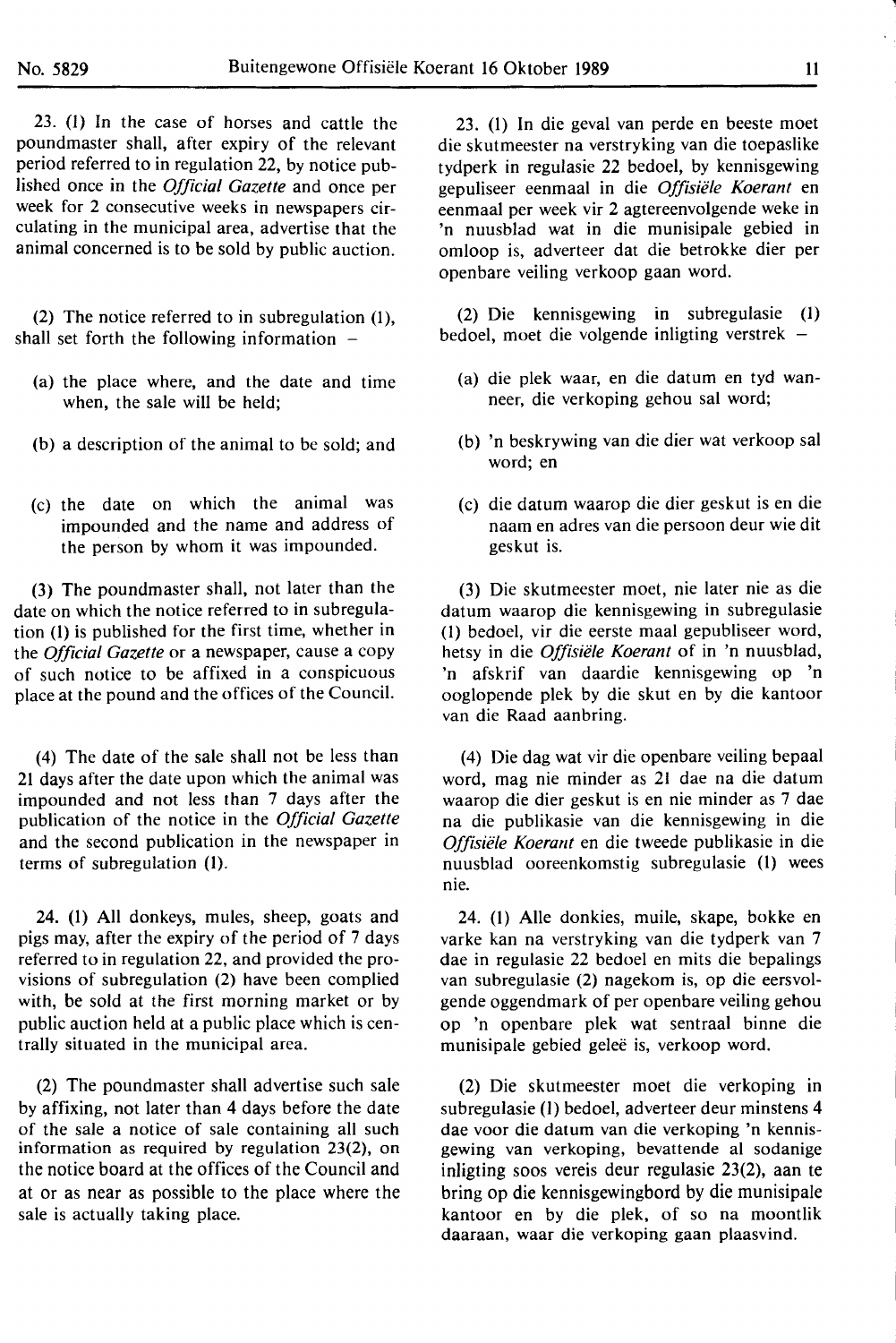(3) The poundmaster may, notwithstanding the provisions of regulation (1), sell any donkey, mule, sheep, goat or pig on a public auction held in terms of regulation 23, on condition it has been advertised as such in the notice of sale referred to in subregulation (2).

25. The poundmaster is obliged, notwithstanding the provisions of regulation 22, to release any animal at any time before it is sold in accordance with the provisions of regulation 23 or 24, if the owner thereof complies with the provisions of Regulation 19 or 20.

26. (l) The poundmaster or any other person designated by the Council for that purpose shall act as auctioneer at a sale taking place in terms of these regulations.

(2) At any sale in terms of these regulations all animals shall be sold individually, except that  $-$ 

- (a) the offspring of any animal which is still dependent on that animal for its food, shall be sold together with that animal; or
- (b) sheep or goats may be sold together in lots of not more than IO.

(3) The poundmaster shall not, whether personally or through an agent, purchase any animal which is being sold in terms of these regulations.

27. The Council is entitled to a commission of 5% on the gross proceeds of every animal which is sold in terms of these regulations.

28. (1) The proceeds from the sale of any animal in terms of these regulations, shall be applied  $-$ 

- (a) for the payment of all fees owed to the Council in accordance with Schedule B and all other expenses in respect of that animal recoverable by the Council in terms of these regulations; and
- (b) thereafter, in settlement of any claim for damages instituted in terms of these regulations and in respect of which no dispute is existing between the owner of the animal and the claimant concerned.

(3) Nieteenstaande die bepalings van subregulasie (1) kan die skutmeester, mits hy so in die kennisgewing van verkoping in subregulasie (2) bedoel, adverteer het, enige donkie, muil, skaap, bok of vark verkoop op 'n openbare veiling wat ingevolge regulasie 23 gehou word.

25. Nieteenstaande die bepalings van regulasie 22 is die skutmeester verplig om te eniger tyd voordat 'n dier ooreenkomstig regulasie 23 of 24 verkoop word, daardie dier los te laat indien die eienaar daarvan aan die bepalings van regulasie 19 of 20 voldoen.

26. (l) Die skutmeester of enige ander persoon wat vir daardie doel deur die Raad aangewys is, tree op as afslaer by 'n verkoping wat kragtens hierdie regulasies plaasvind.

(2) By enige verkoping ingevolge hierdie regulasie moet alle diere stuksgewys verkoop word, behalwe dat  $-$ 

- (a) die aanteel van enige dier wat nog vir sy voedsel van daardie dier afhanklik is, saam met genoemde dier verkoop moet word; en
- (b) skape of bokke saam in hoeveelhede van nie meer as 10 nie verkoop mag word.

(3) Die skutmeester mag nie, hetsy persoonlik of deur middel van 'n tussenganger, enige dier wat kragtens hierdie regulasies verkoop word, koop nie.

27. Die Raad is geregtig op 'n kommissie van 5% van die bruto opbrengs van elke dier wat kragtens hierdie regulasies verkoop word.

28. (1) Die opbrengs uit die verkoop ingevolge hierdie regulasies, van enige dier word aangewend

- (a) ter delging van alle gelde wat ooreenkomstig Bylae B hiervan aan die Raad verskuldig is en alle ander uitgawes wat die Raad kragtens hierdie regulasies ten opsigte van daardie dier kan verhaal; en
- (b) daarna ter voldoening van enige eis om skadevergoeding wat ingevolge hierdie regulasies ingestel is en ten opsigte waarvan daar geen dispuut meer tussen die eienaar van die dier en die eiser bestaan nie.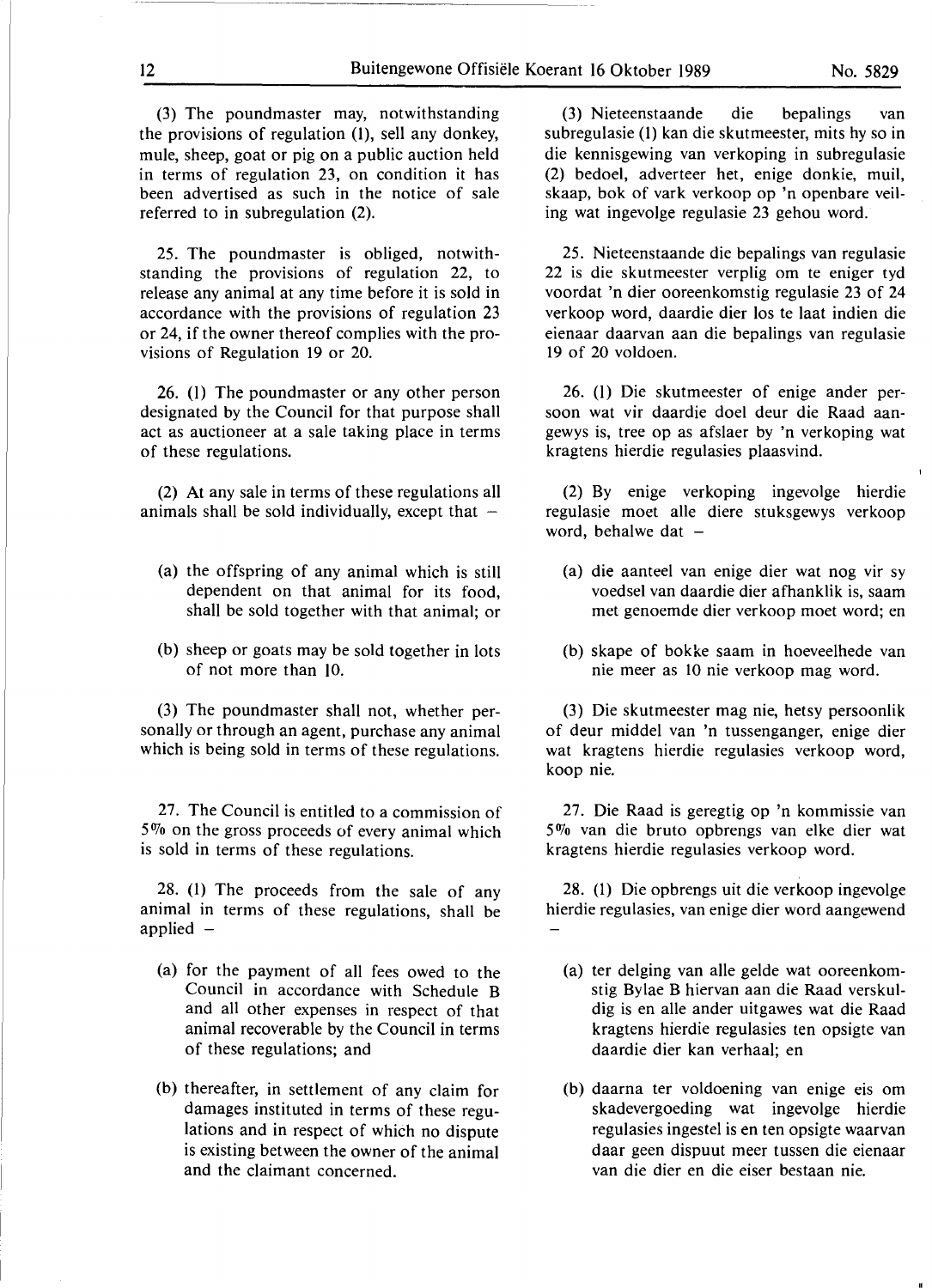(2) If two or more competing claims are to be considered for settlement in terms of paragraph (b) of subregulation (I), any surplus that is available under the said paragraph, but is insufficient to settle all the claims concerned in full, shall be distributed pro rata amongst the claimants.

(3) Any surplus that remains after the settlements referred to in subregulation (2), shall be deposited in the Council's bank account.

29. (I) If the notice of sale referred to in regulation 23 relates to more than one animal, the expenses incurred in connection with the publication of such notice shall be recovered, subject to the provisions of subregulation (2), in equal parts from the proceeds of each animal sold.

(2) If any animal to which a notice of sale relates, is released in terms of these regulations at any time before it is sold, the poundmaster shall recover, from the person redeeming the animal, an equal part of such costs which would have been recoverable in respect of that animal had it been sold.

30. (I) If at any time within 6 months after the sale of an animal in terms of these regulations, any person lays claim to the surplus, which the Council has a right to in terms of subregulation (3) of regulation 28, or any part thereof, and the Council is satisfied that  $-$ 

- (a) the animal sold did belong to that person; or
- (b) that person is on any other ground entitled to it; and
- (c) no claim for damages of which notice has been given to the poundmaster in terms of these regulations, is pending,

the Council shall pay such amount to the person concerned.

(2) The right to claim payment of the surplus, or any portion thereof, from the Council under subregulation (1), shall prescribe, subject to the

(2) lndien 2 of meer mededingende eise om skadevergoeding in aanmerking kom vir voldoening ingevolge paragraaf (b) van subregulasie (I) word enige oorskot wat kragtens genoemde paragraaf beskikbaar is, maar wat onvoldoende is om ten voile aan alle genoemde eise te voldoen, pro rata verdeel tussen die eisers.

(3) Enige oorskot na die betalings in subregulasie (2) bedoel, moet in die Raad se bankrekening gestort word.

29. (I) Indien die kennisgewing van verkoping in regulasie 23 bedoel, op meer as een dier betrekking het, word die uitgawes wat in verband met die publikasie van daardie kennisgewing aangegaan is, behoudens die bepalings van subregulasie (2), van die opbrengs van elke verkoopte dier in gelyke dele verhaal.

(2) lndien enige dier waarop 'n kennisgewing van verkoping betrekking het, te enige tyd voor dit verkoop is ooreenkomstig die bepalings van hierdie regulasies gelos word, moet die skutmeester ook die gelyke deel van sodanige koste, wat ten opsigte van daardie dier verhaalbaar sou wees indien dit verkoop was, van die persoon wat dit opeis, vorder.

30. (I) lndien te enige tyd binne 6 maande na die verkoop van 'n dier ooreenkomstig hierdie regulasies, iemand die oorskot, of enige gedeelte daarvan, wat ingevolge subregulasie (3) van regulasie 28 in die, Raad se rekening gestort is, opeis en die Raad oortuig is dat  $-$ 

- (a) die verkoopte dier die eiendom van daardie persoon was; of
- (b) daardie persoon op enige ander grond geregtig is daarop; en
- (c) geen eis om skadevergoeding waarvan kragtens hierdie regulasies aan die skutmeester kennis gegee was, meer hangend is nie,

moet die Raad daardie bedrag aan sodanige persoon uitbetaal.

(2) Behoudens die bepalings van hierdie regulasie, verjaar die reg om kragtens subregulasie (I) betaling van die oorskot, of enige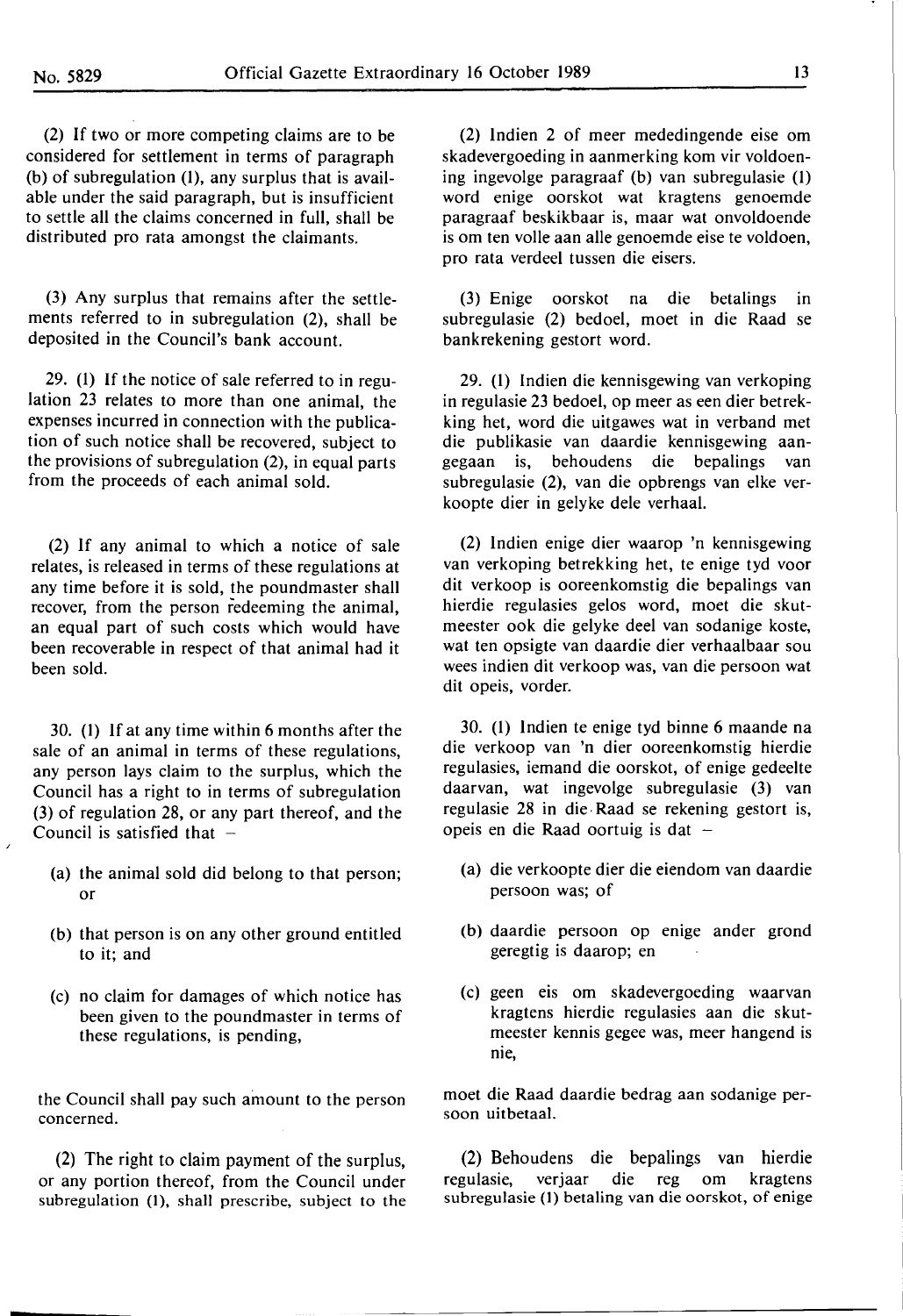provisions of this regulation, after a period of 6 months from the date of the sale of the animal concerned: Provided that if the **animal** concerned, at the time of the sale thereof, has been the subject of a claim for damages in terms of these regulations and such claim was at that stage still disputed, such right shall prescribe after a period of **6** months from **the** date of **the** settlement of the claim or 3 years from the date of the sale of the animal, whichever is the earliest.

**(3)** The Council may refuse to pay out any money claimed in terms of this regulation, unless an agreement of settlement or a court order, is submitted as proof that the person who claims the money is entitled thereto.

(4) The surplus concerned becomes the property of the Council, upon prescription of the right to claim payment thereof in terms of this regulation.

31. Ownership in any animal sold in terms of these regulations shall pass on to the purchaser.

32. All horses, donkeys, mules and cattle sold in terms of these regulations shall be branded with the Councils' registered brand before delivery to the purchaser.

33. (1) The poundmaster shall take proper care of all impounded animals and ensure that they are at all times provided with sufficient grazing or fodder and water.

(2) The poundmaster shall not use, harness or ill-treat any impounded animal or allow any other person to use, harness or ill-treat such animal: Provided that the poundmaster is entitled to milk any cow or she-goat.

(3) If any animal dies during **its** detention in the pound the poundmaster shall immediately notify the town clerk thereof and record such fact in the pound book with a proper description **of**  the animal concerned.

gedeelte daarvan, van die Raad te eis na 'n tydperk van 6 maande vanaf die datum waarop die dier ver koop is: Met dien verstande dat indien die betrokke dier, ten tye van die verkoop daarvan, die onderwerp was van 'n eis om skadevergoeding ingevolge hierdie regulasies en sodanige eis op daardie tydstip steeds betwis was, genoemde reg verjaar na 'n tydperk van 6 maande vanaf die datum waarop die eis besleg is of 3 jaar vanaf die datum waarop die betrokke dier verkoop is, wat ookal die vroegste is.

(3) Die Raad kan weier om enige geld uit te betaal wat in terme van hierdie regulasie geëis word, tensy 'n skikkingsooreenkoms of 'n hofbevel voorgelê word ter bewys dat die persoon wat die bedrag eis geregtig is op die betaling daarvan.

(4) By die verjaring van die reg om betaling van die oorskot ingevolge hierdie regulasie te eis, word die betrokke oorskot die eiendom van die Raad.

31. Die eiendomsreg in 'n dier wat ingevolge hierdie regulasies verkoop word, gaan oor op die koper.

32. Aile perde, donkies, muile en beeste wat kragtens hierdie regulasies verkoop word, moct met die Raad se geregistreerde brandmerk gebrand word voordat dit aan die koper daarvan gelewer word.

33. (I) Die skutmeester moet alle geskutte diere behoorlik versorg en sorg dat hulle te alle tye van voldoende weiding of voer en water voorsien is.

(2) Die skutmeester mag geen geskutte dier gebruik, inspan of mishandel nie, of toelaat dat enige ander persoon sodanige dier gebruik, inspan of mishandel nie: Met dien verstande dat die skutmeester geregtig is om enige koei of bokooi te melk.

(3) Indien enige dier tydens sy aanhouding in die skut vrek moet die skutmeester onmiddellik die Raad daarvan in kennis stel en daardic feit in die skutboek aanteken met 'n behoorlike beskrywing van die betrokke dier.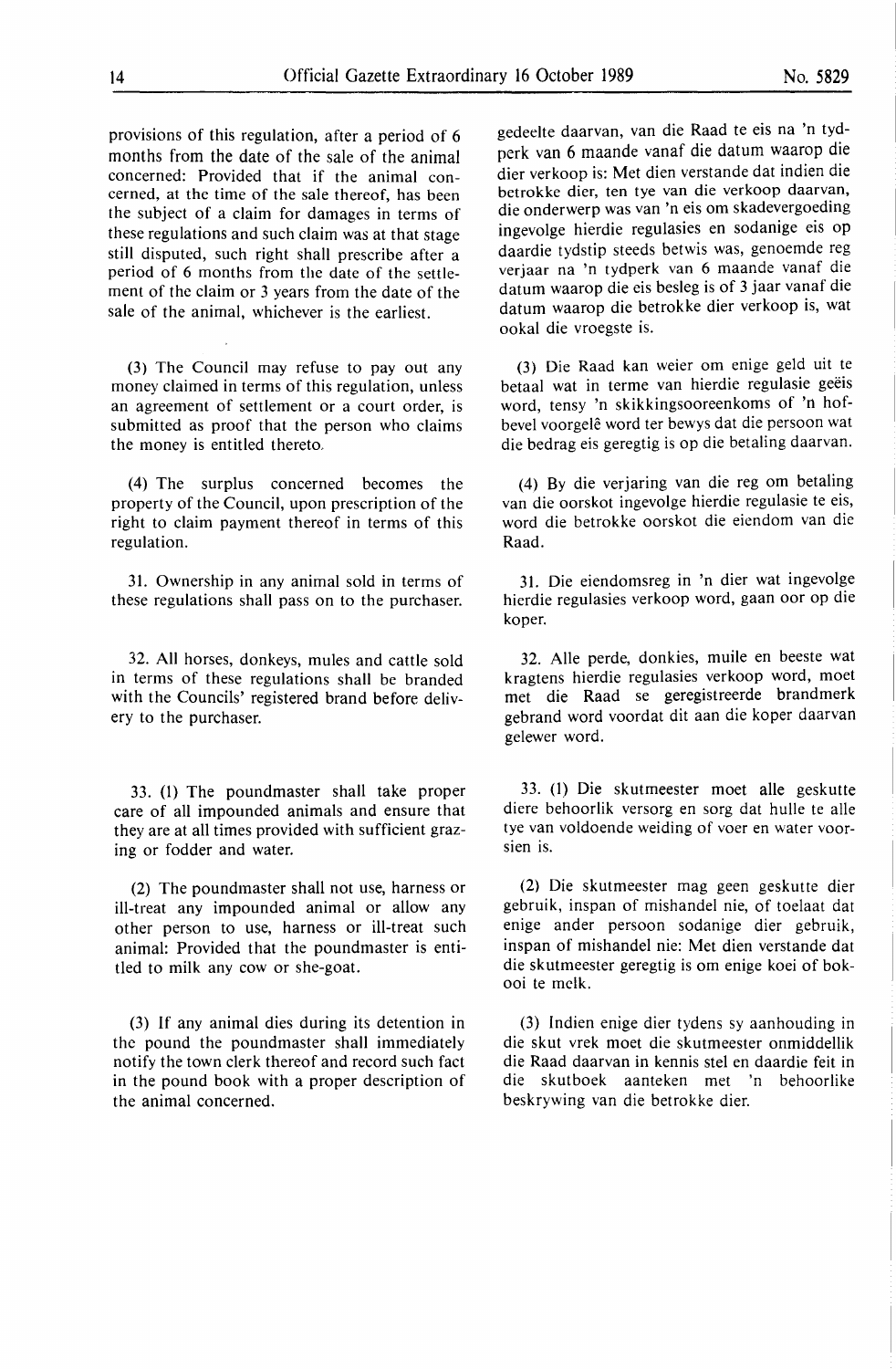(4) If the poundmaster fails to comply with any provision of this regulation he shall be guilty of an offence.

34. The poundmaster shall keep all stallions and bulls above the age of 2 years, and all hegoats and rams above the age of 6 months, in a separate camp or kraal, or keep them tied up or isolate them from the other animals in the pound in any other way.

35. (1) If any animal, when it is delivered to the pound, or any impounded animal, is visibly infected or becomes infected with a disease which is contagious or which is likely to be dangerous to human life or to other impounded animals, or if the poundmaster has reasonable grounds to believe that it is so infected, he shall immediately place that animal in a separate camp or kraal removed from the other impounded animals or in any other effective manner isolate such animal from the other animals in the pound.

(2) The poundmaster shall immediately after he has isolated an animal as required in subregulation (1), summon a veterinarian to examine that animal or if a veterinarian is not available, immediately notify the town clerk.

(3) The town clerk shall, when he receives the notice in terms of subregulation (2), immediately cause an investigation to be conducted into the condition of that animal, and he may give such instructions to the poundmaster as to its disposal as he may deem fit, including an instruction that the animal be destroyed.

(4) The poundmaster shall strictly carry out all instructions that are given to him by such veterinarian or the town clerk with regard to such animal.

36. All costs incurred by the Council in respect of the services of a veterinarian, or in connection with any treatment given to an impounded animal, shall be recoverable from the owner of that animal, or if it is sold under these regulations, from the proceeds.

(4) lndien die skutmeester versuim om enige bepaling van hierdie regulasie na te kom, is hy aan 'n misdryf skuldig.

34. Die skutmeester moet alle hingste en bulle bo die ouderdom van 2 jaar, en alle bok- en skaapramme bo die ouderdom van 6 maande, in 'n afsonderlike kamp of kraal in die skut aanhou, of sodanige dier vasmaak, of op enige ander wyse van die ander diere in die skut afsonder.

35. (1) lndien enige dier, wanneer dit in die skut opgeneem word, of enige geskutte dier, sigbaar besmet is of besmet raak met 'n siekte wat aansteeklik is of waarskynlik gevaarlik vir menselewe of vir ander geskutte diere kan wees, of indien die skutmeester redelike gronde het om te vermoed dat 'n dier sodanig besmet is, moet hy daardie dier onmiddellik in 'n afsonderlike kamp of kraal, verwyder van die ander geskutte diere, plaas of op enige ander doeltreffende wyse daardie dier van die ander diere in die skut afsonder.

(2) Die skutmeester moet onmiddellik nadat hy 'n dier ingevolge subregulasie (l) afgesonder het, 'n veearts ontbied om daardie dier te ondersoek en, indien die veearts nie beskikbaar is nie, moet hy onmiddellik die stadsklerk in kennis stel.

(3) Die stadsklerk moet by ontvangs van 'n kennisgewing ingevolge subregulasie (2), onmiddellik ondersoek laat instel na die toestand van daardie dier, en kan sodanige opdrag met betrekking tot die beskikking oor daardie dier soos hy goedvind aan die skutmeester gee, insluitende 'n opdrag dat die dier van kant gemaak moet word.

(4) Die skutmeester moet alle opdragte wat deur sodanige veearts of die stadsklerk met betrekking tot daardie dier aan hom gegee word, stiptelik uitvoer.

**36.** Alie uitgawes wat deur die Raad aangegaan is ten opsigte van die dienste van 'n veearts, of in verband met enige behandeling wat aan 'n dier gegee word, is verhaalbaar van die eienaar van daardie dier of, indien dit verkoop word kragtens hierdie regulasies, van die opbrengs.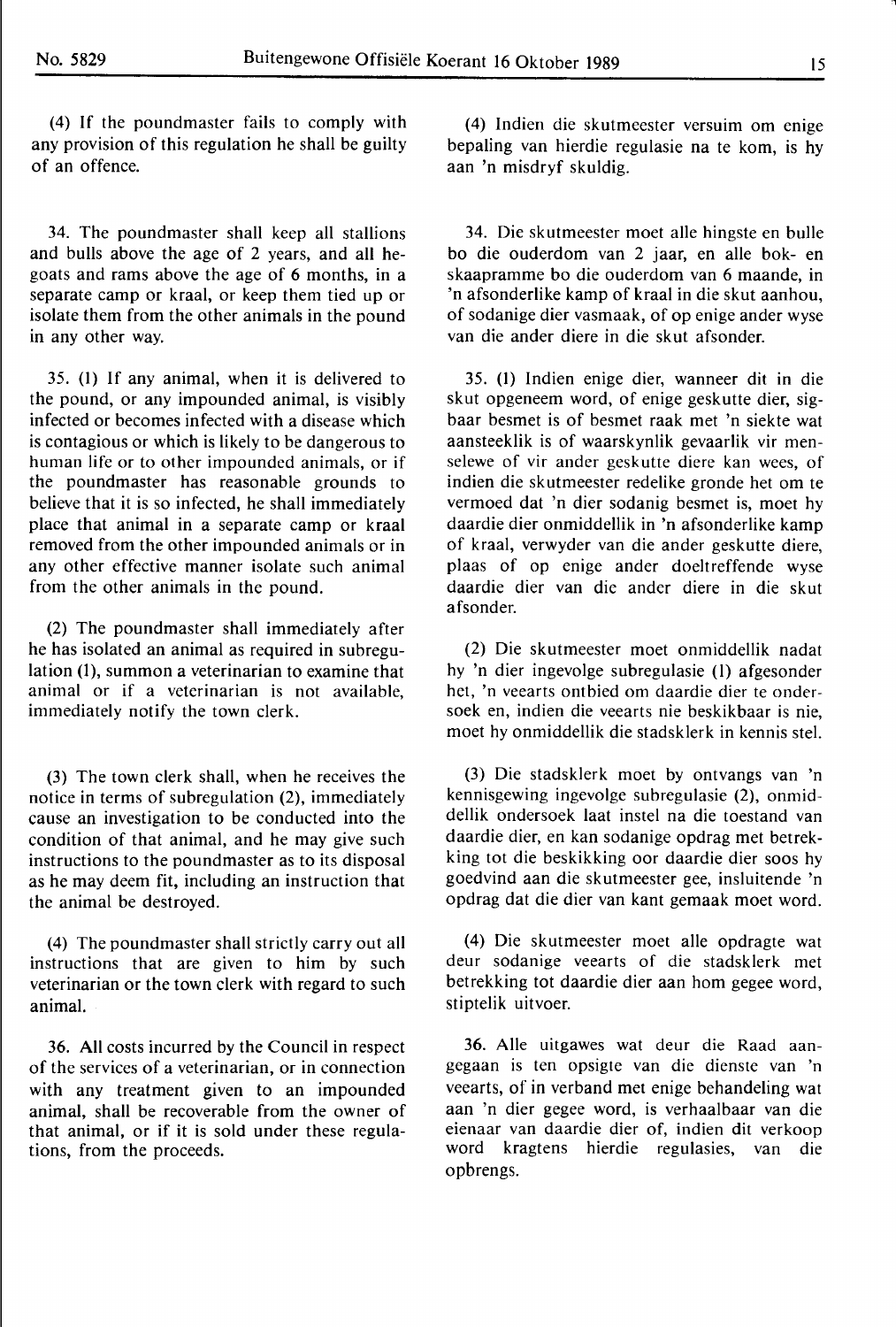37. If the poundmaster at any time finds that an impounded animal is so wild or vicious that its detention might be dangerous to other animals in the pound, he shall immediately notify the town clerk and the provision of subregulations (3) and (4) of regulation 35 shall apply *mutatis mutandis.* 

38. When any impounded animal dies or is destroyed in terms of these regulations, the poundmaster shall dispose of the carcass in such a manner as the Council directs.

39. (1) The Council shall levy the fees set out in Schedule B in respect of the services rendered in terms of these regulations.

(2) The Council shall recover the fees referred to in subregulation (1) and all other expenses prescribed in these regulations or incurred in terms thereof, from the owner of the animal in respect of which it is payable or, if the animal is sold, from the proceeds.

(3) If the proceeds from the sale of a particular animal is insufficient to cover the charges referred to in subregulations (1) and (2) the Council shall be entitled to recover the shortfall from the owner of such animal.

40. (I) Any person, except the poundmaster, who is convicted of an offence under these regulations, shall be liable  $-$ 

- (a) on a first conviction, to a fine not exceeding Rl00,00;
- (b) on a second or subsequent conviction for the same offence, to a fine not exceeding R200,00 or imprisonment for a period not exceeding 3 months, or to both such fine and imprisonment;
- (c) in case of a continuing offence, if the commission of the crime continues after the conviction referred to in paragraph (a) or (b), to a further fine not exceeding R4,00 a day, for each day the offence continues.

37. lndien die skutmeester te eniger tyd vind dat 'n geskutte dier so wild of boosaardig is dat die aanhouding daarvan 'n gevaar vir ander diere in die skut kan inhou, moet hy onmiddellik die stadsklerk daarvan in kennis stel en die bepalings van subregulasie (3) en (4) van regulasie 35 is *mutatis mutandis* van toepassing.

38. Wanneer enige geskutte dier vrek of ingevolge hierdie regulasies van kant gemaak word, moet die skutmeester oor die karkas daarvan beskik op sodanige wyse as wat die Raad bepaal.

39. (1) Die Raad hef die gelde wat in Bylae B hiervan uiteengesit is ten opsigte van die dienste wat kragtens hierdie regulasies gelewer word.

(2) Die Raad verhaal die gelde in subregulasie (I) bedoel, en enige ander uitgawes wat in hierdie regulasies voorgeskryf is, of ingevolge daarvan aangegaan is, van die eienaar van die dier ten opsigte waarvan dit verskuldig is of, indien die dier verkoop is, uit die opbrengs met betrekking tot daardie dier.

(3) lndien die opbrengs uit die verkoop van die betrokke dier onvoldoende is om die gelde genoem in subregulasie (I) en (2) te dek, kan die Raad die tekort van die eienaar van die dier verhaal.

40. (I) Enige persoon, buiten die skutmeester, wat aan 'n misdryf kragtens hierdie regulasies skuldig bevind word, is strafbaar  $-$ 

- (a) by 'n eerste skuldigbevinding, met 'n boete van hoogstens RI00,00;
- (b) by 'n tweede of daaropvolgende skuldigbevinding aan dieselfde misdryf, met 'n boete van hoogstens R200,00 of gevangenisstraf vir 'n tydperk van hoogstens 3 maande, of met beide sodanige boete en sodanige gevangenisstraf;
- (c) in die geval van 'n voortdurende misdryf, as die pleeg van die misdryf voortduur na die vonnis in paragraaf (a) of (b) bedoel, met 'n verdere boete van hoogstens R4,00 vir elke dag wat die misdryf voortduur.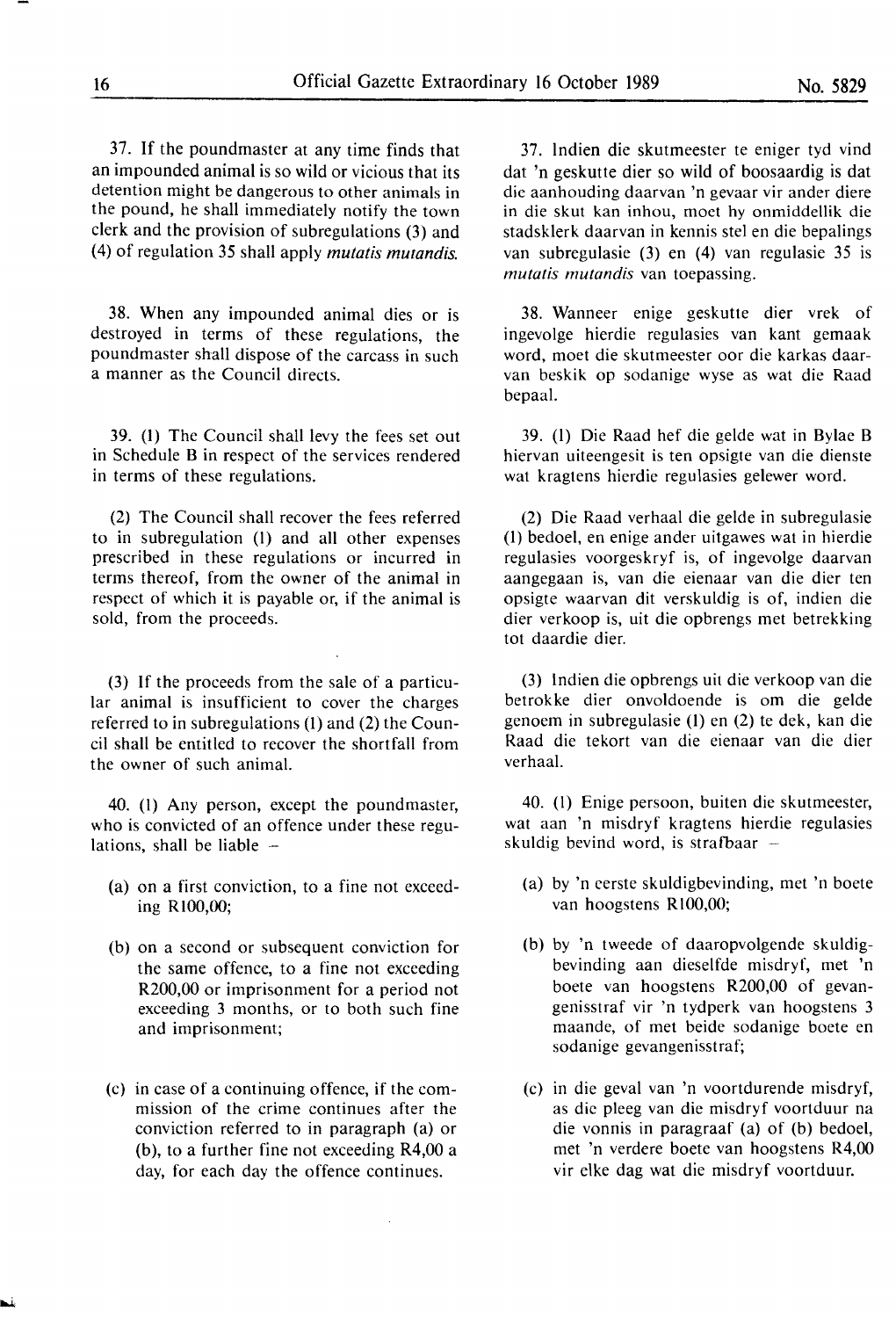(2) If the poundmaster is convicted of an offence under these regulations, he shall be liable to a fine not exceeding R20,00.

. 41. The Municipal Pound Regulations promulgated by Government Notice 108 of 1944 and all amendments thereof are hereby repealed in so far as it is applicable to the municipal area.

(2) lndien die skutmeester aan 'n misdryf kragtens hierdie regulasies skuldig bevind word, is hy strafbaar met 'n boete van hoogstens R20,00.

41. Die Munisipale Skutregulasies afgekondig by Goewermentskennisgewing 108 van 1944 en alle wysigings daarvan in soverre dit op die munisipale gebied van toepassing is, word hierby herroep.

### **SCHEDULE A**

# **MUNICIPALITY OF KEETMANSHOOP**

#### CERTIFICATE WITH DETAILS OF **IMPOUNDED ANIMALS**

Description of animals: ......................................... . 

Number of animals: ......................................................... .

Name and address of person who sent animals: 

Place where animals were found: ................................... .

Name and address of person who delivers animals: ............................................................................................ . 

**SIGNATURE OF PERSON WHO DELIVERS ANIMALS** 

#### **POUND MASTER**

**DATE: ................................. . KEETMANSHOOP** 

## **BYLAE A**

#### **MUNISIPALITEIT KEETMANSHOOP**

#### SERTIFIKAAT MET BESONDERHEDE VAN GESKUTTE DIERE

Beskrywing van diere: ..... .

Aantal diere:

Naam en adres van persoon wat diere gestuur het: 

Piek waar di ere aangetref is: ..

Naam en adres van persoon wat diere aflewer:...

**HANDTEKENING VAN PER-**SOON WAT DIERE **AFLEWER** 

#### **SKUTMEESTER**

**DATUM: .. KEETMANSHOOP** 

l